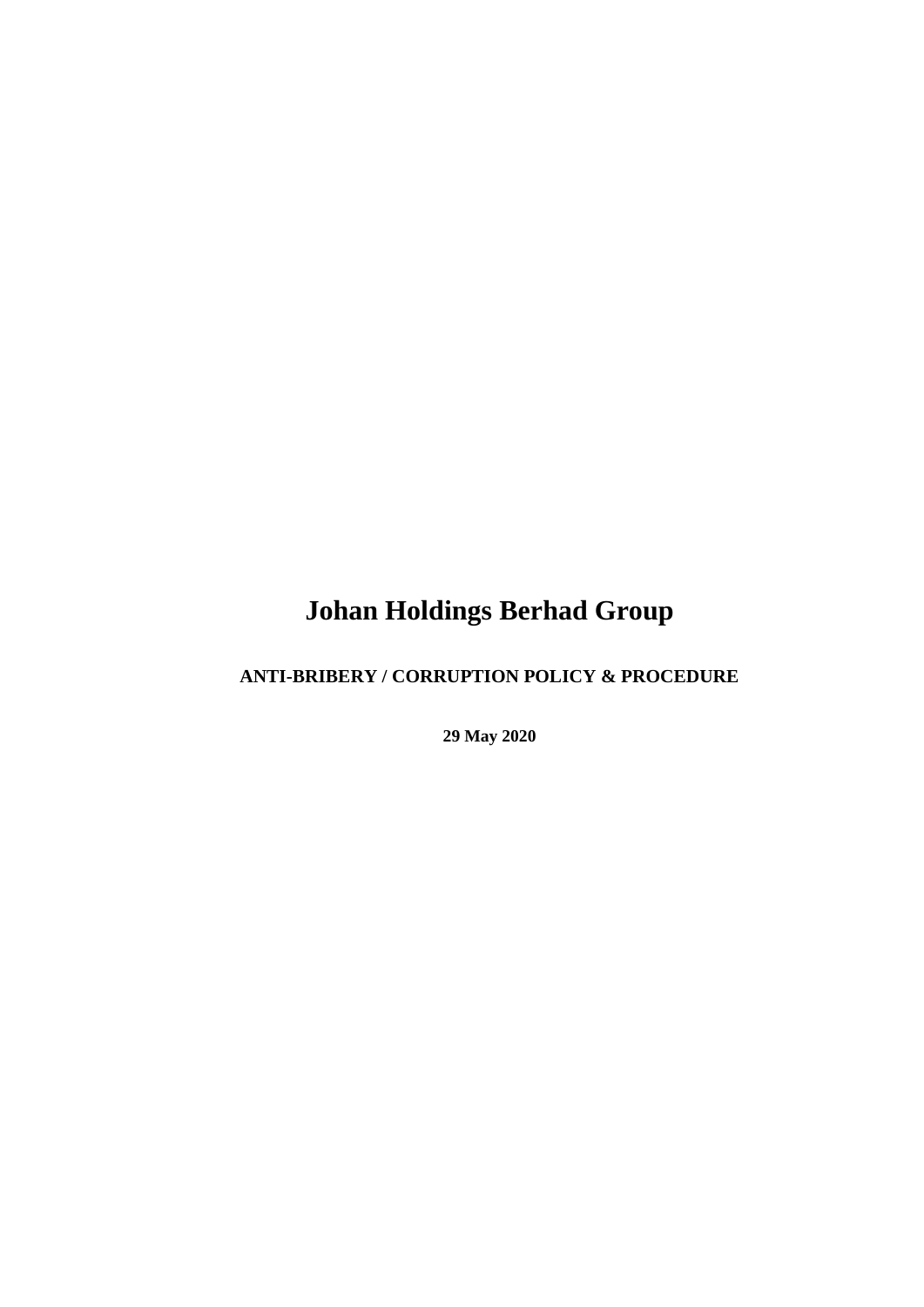# **JOHAN HOLDINGS BERHAD GROUP**

# - **ANTI-BRIBERY / CORRUPTION POLICY & PROCEDURE**

# **TABLE OF CONTENTS**

|     | <b>Descriptions</b>                                                       | Page           |  |  |  |
|-----|---------------------------------------------------------------------------|----------------|--|--|--|
| 1.0 | <b>INTRODUCTION</b>                                                       | 1              |  |  |  |
|     |                                                                           |                |  |  |  |
| 2.0 | POLICY STATEMENT                                                          | $1 - 2$        |  |  |  |
|     |                                                                           |                |  |  |  |
| 3.0 | THE FIVE CORE PRINCIPLES OF INTEGRITY                                     |                |  |  |  |
|     | <b>Principle I-Top-Level Commitment</b><br><b>3.1</b>                     | $\overline{2}$ |  |  |  |
|     | Principle II - Risk Assessment<br>3.2                                     | 3              |  |  |  |
|     | 3.3<br><b>Principle III – Undertake Control Measures</b>                  | $3 - 4$        |  |  |  |
|     | 3.4<br><b>Principle IV: Systematic Review, Monitoring and Enforcement</b> | $4 - 5$        |  |  |  |
|     | <b>Principle V: Training and Communication</b><br>3.5                     | $5 - 6$        |  |  |  |
|     |                                                                           |                |  |  |  |
| 4.0 | <b>APPENDICES</b>                                                         |                |  |  |  |
|     | Appendix 1 – Whistle Blowing Policy & Procedures                          |                |  |  |  |
|     | <b>Appendix 2 – Anti-Bribery / Corruption Procedures</b>                  | $9 - 26$       |  |  |  |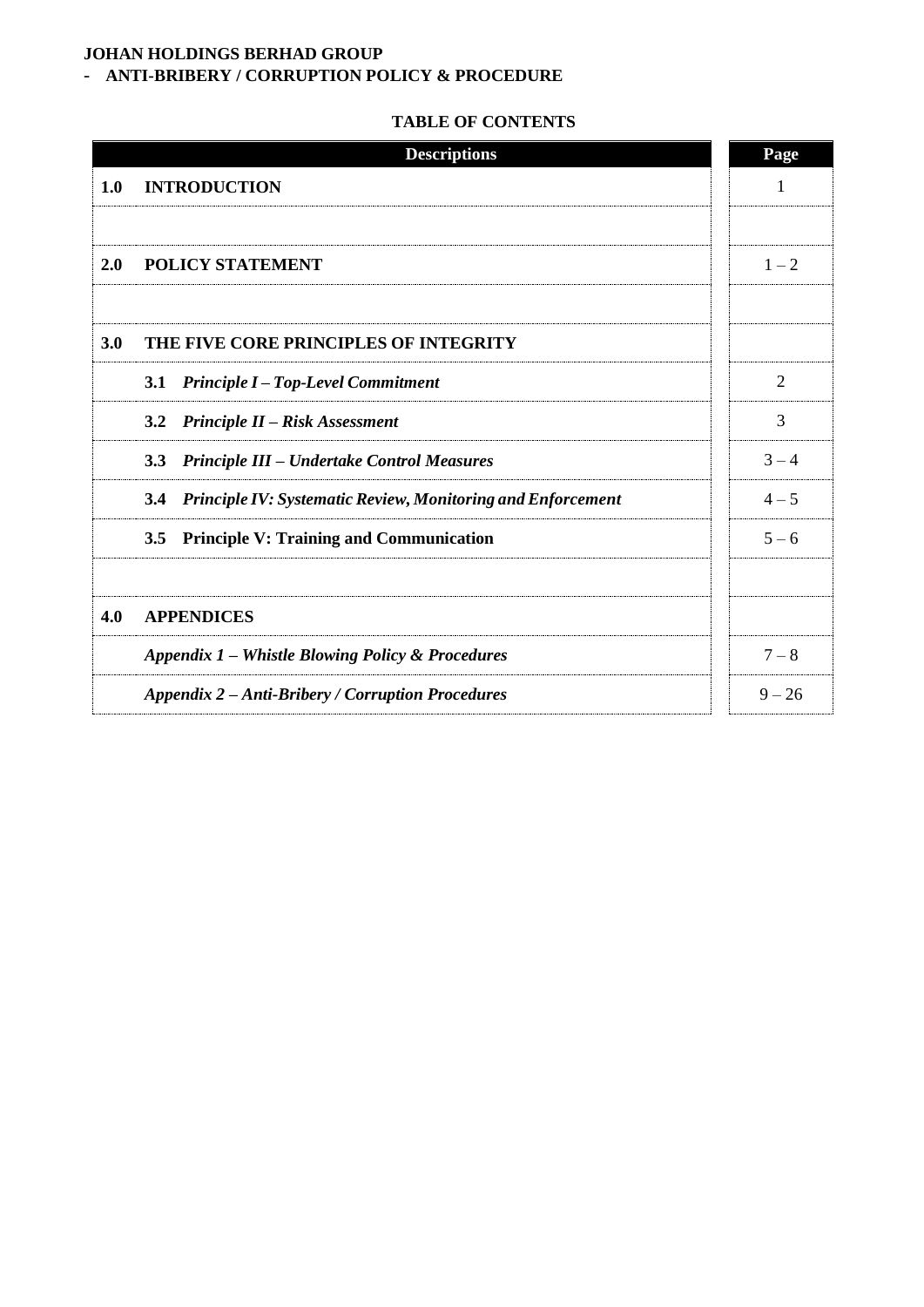# **1.0 INTRODUCTION**

- 1.1 Corruption affects the rule of law and the fair market practices on which Johan Holdings Berhad and its subsidiaries (hereinafter referred to as "JHB Group") depend. JHB Group is committed to acting lawfully and with integrity in every aspect of its business. Consistent with this commitment, the Group introduces the Anti-Corruption / Bribery Policy & Procedure to :
	- a) set out the responsibilities of Johan Group, and of those working for Johan Group or dealing with Johan Group, in observing and upholding Johan Group's position on bribery and corruption; and
	- b) provide information and guidance to those working for Johan Group on how to recognize and deal with bribery and corruption issues.
- 1.2 This Policy & Procedure applies to all employees, officers and directors of the Group. In addition, employees, officers and directors of the Group's representatives, customers, contractors, subcontractors, consultants, solicitors, vendors, agents and any other entity that performs services for or on behalf of the Group (hereinafter referred to as "Associated Persons" collectively) are expected to comply with this Policy & Procedure when performing such work or services.
- 1.3 Johan Group will uphold all domestic and international laws relevant to countering bribery and corruption. These laws include but are not limited to the Malaysian Penal Code (revised 1977) (and its amendments), the Malaysian Anti-Corruption Commission Act 2009 and its amendments, the Companies Act 2016, the US Foreign Corrupt Practices Act 1977 (amended 1998), and the UK Bribery Act 2010. These laws prohibit bribery and acts of corruption, and mandate that companies establish and maintain accurate books and records and sufficient internal controls.

#### **2.0 POLICY STATEMENT**

- 2.1 JHB Group adopts a zero-tolerance policy against all forms of bribery and corruption. Group employees and associated persons may not, directly or indirectly (i) offer, (ii) promise, (iii) agree to pay, (iv) authorise payment of, (v) pay, (vi) give, (vii) accept, or (viii) solicit anything of value to or from any third party in order to secure or reward an improper benefit or improper performance of a function or activity. Group employee and associated persons should avoid any conduct that creates even the appearance of improper activity or conduct. JHB's Code of Conduct & Ethic sets out JHB Group's core principles on this matter.
- 2.2 Violations can have severe consequences for the Group, Group employees and associated persons, including criminal and civil penalties. Any Group employee and associated person found to have engaged in prohibited conduct or ignored suspicious activity may face disciplinary action, including termination of employment or contract and / or referral to appropriate law enforcement authorities. Group employee and certain associated persons will receive training to guide their compliance.
- 2.3 Any Group employee or associated person who is asked to provide or is offered anything of value in a manner that is prohibited by this Policy & Procedures or suspects that another Group employee, associated person or anyone else is engaging in a conduct that this Policy & Procedures prohibits, must report immediately according to the Whistle Blowing Policy & Procedure as per Appendix 1.
- 2.4 The Group will not tolerate any retribution or retaliation against anyone who has, in good faith (i) sought advice regarding any conduct that may be implicated by this Policy & Procedures, (ii) has reported a good faith suspicious of a violation of this Policy, or (iii) refused to participate in conduct that my violate this Policy & Procedures.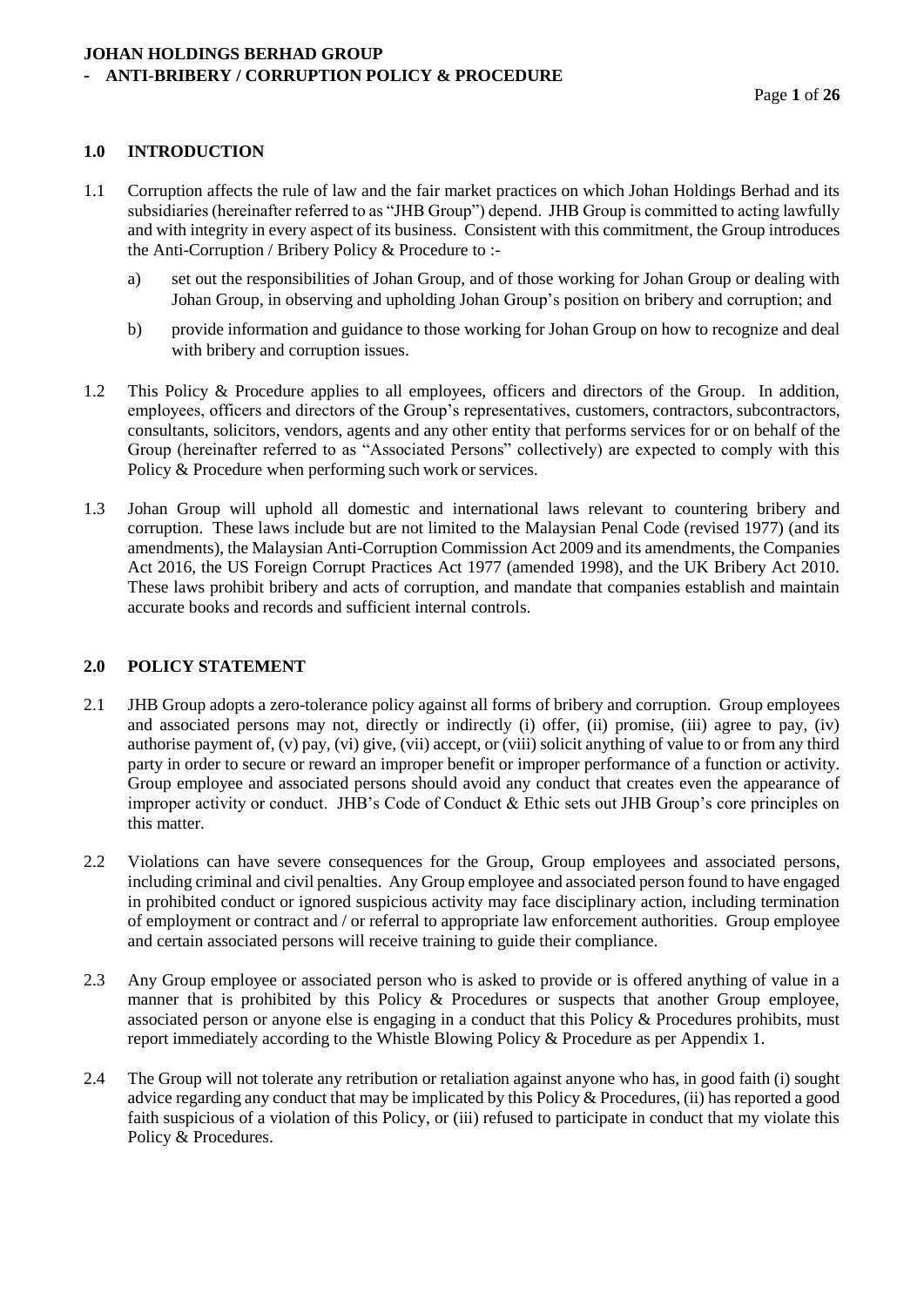- 2.5 This Policy & Procedures shall at all times comply with and be subject to the laws and regulations of Malaysia. Where policy and procedure is inconsistent with any applicable laws where a group company operates, the law shall prevail.
- 2.6 This Policy & Procedures is approved by the Board of Directors. This Policy & Procedures shall be reviewed every three (3) years or as and when deemed necessary by the Board of Directors.

# **3.0 THE FIVE CORE PRINCIPLES OF INTEGRITY**

#### **3.1 Principle I – Top-Level Commitment**

- 3.1.1 Senior Management is primarily responsible for ensuring that JHB Group :
	- a) practises the highest level of integrity and ethics;
	- b) complies fully with the applicable anti-corruption laws and regulations;and
	- c) effectively manages the Group's key corruption risks.
- 3.1.2 Senior Management must be able to provide assurance to its internal and external stakeholders that JHB Group is operating in compliance with its policies and all applicable regulatory requirements. This may include establishing the Company's "tone from the top" (i.e. the Group's general stance against the use of corrupt practices in relation to its business activities) and spearheading the Group's efforts to improve upon the effectiveness of its corruption risk management framework, internal control system, review and monitoring, and training and communication.
- 3.1.3 Thus, for this purpose, JHB Group shall carry out the following :
	- a) establish, maintain, and periodically review the anti-corruption compliance programme, which includes clear policies and objectives that adequately address corruption risks;
	- b) promote a culture of integrity within the Company;
	- c) issue instructions on communicating the Company's policies and commitments on anticorruption to both internal and external parties;
	- d) encourage the use of any reporting (whistleblowing) channel in relation to any suspected or actual corruption incidents or inadequacies in the anti-corruption compliance programme;
		- i) ensure that the lines of authority for personnel tasked with overseeing the anticorruption compliance programme are appropriate; and
		- ii) ensure that all audit results, risk assessment reviews, as well as control measures and performance are reported to Senior Management and the Board of Directors, and acted upon in a timely manner.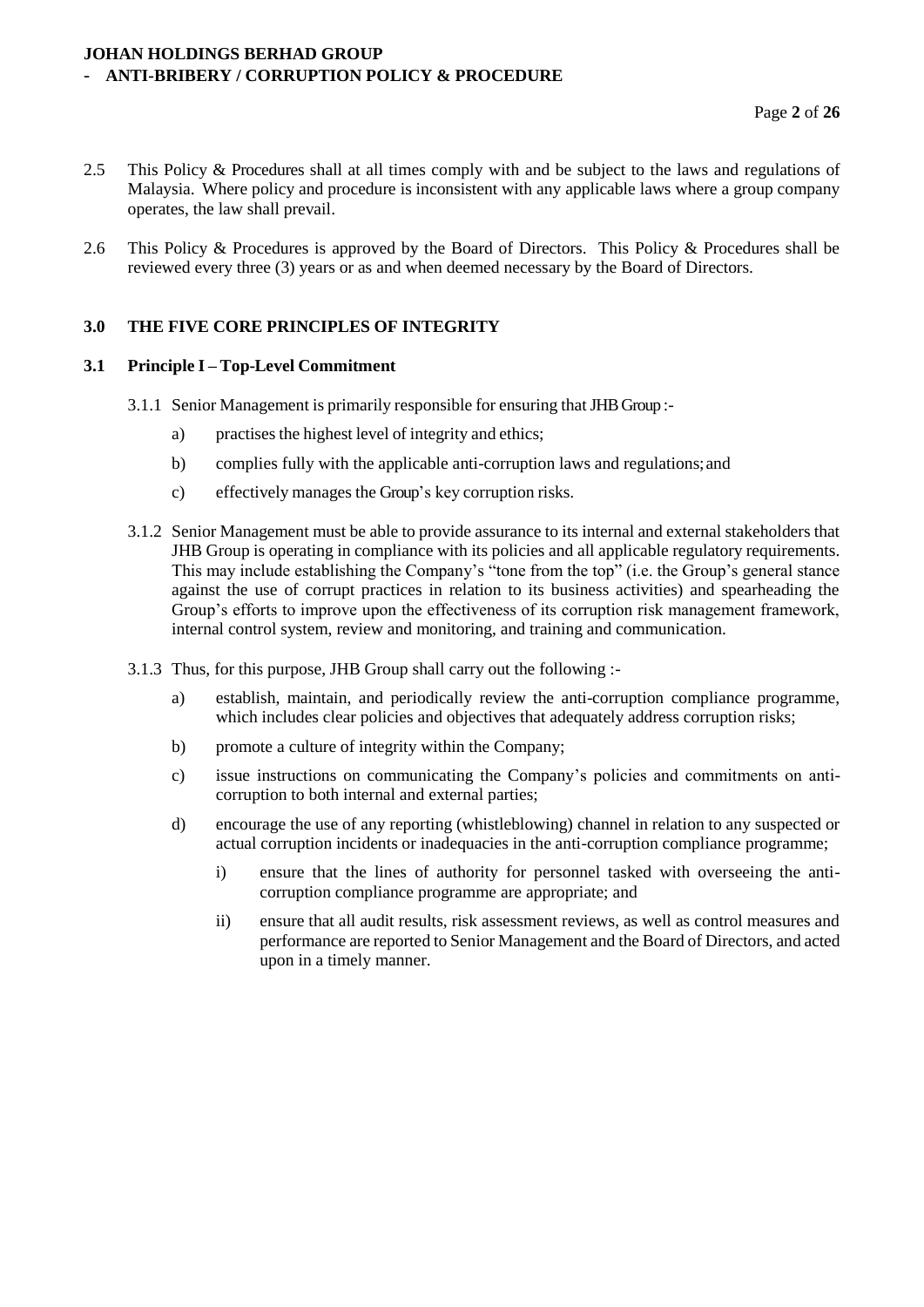#### **3.2 Principle II – Risk Assessment**

- 3.2.1 A corruption risk assessment should form the basis of JHB Group's anti-corruption efforts.
- 3.2.2 As such, JHB Group shall conduct corruption risk assessments half yearly and whenever there are changes in the law or business environment to identify, analyse, assess and prioritise the internal and external corruption risks of the Group.

In addition, a comprehensive risk assessment is performed every three (3) years.

- 3.2.3 The risk assessment may take the following into consideration :
	- a) opportunities for corruption and fraud activities resulting from weaknesses in the Group's governance framework and internal systems/procedures;
	- b) financial transactions that may disguise corrupt payments;
	- c) business activities or sectors that pose a higher corruption risk within organization;
	- d) non-compliance of external parties acting on behalf of JHB Group, in terms of legal and regulatory requirements related to anti-corruption. Given the wide definition of an "associated person", JHB Group can be liable for the acts of such third parties; and
	- e) relationships with external parties in the supply chain (e.g. agents, vendors, contractors, and suppliers) which are likely to expose JHB Group to corruption.
- 3.2.4 Such assessments shall be used to establish appropriate processes, systems and controls approved by Senior Management to mitigate any emergent corruption risks. The assessment noted the following :
	- a) There is a need to develop a structured and / or sustainable approach to promote & drive integrity;
	- b) There is a need to expand the coverage of the Group's Code of Conduct and Ethic to other key stakeholder such as vendor, consultant, business partners, consumers etc.

## **3.3 Principle III – Undertake Control Measures**

- 3.3.1 JHB Group has put in place appropriate controls and contingency measures that are reasonable and proportionate to the business nature and size of JHB Group, in order to address corruption risks arising from potential weaknesses in the Group's governance framework, processes and procedures. These include the following items :
	- a) Structured Organisation Chart and Limit of Authority;
	- b) Risk Management Framework;
	- c) Internal Audit Function;
	- d) Policies & Procedures, e.g., payments, procurement, vendor selection, training & etc.
	- e) Due diligence
		- i) JHB Group has established key considerations for conducting due diligence on the relevant parties or personnel (such as employees, agents, vendors, contractors, suppliers and consultants) prior to entering into any formal relationships.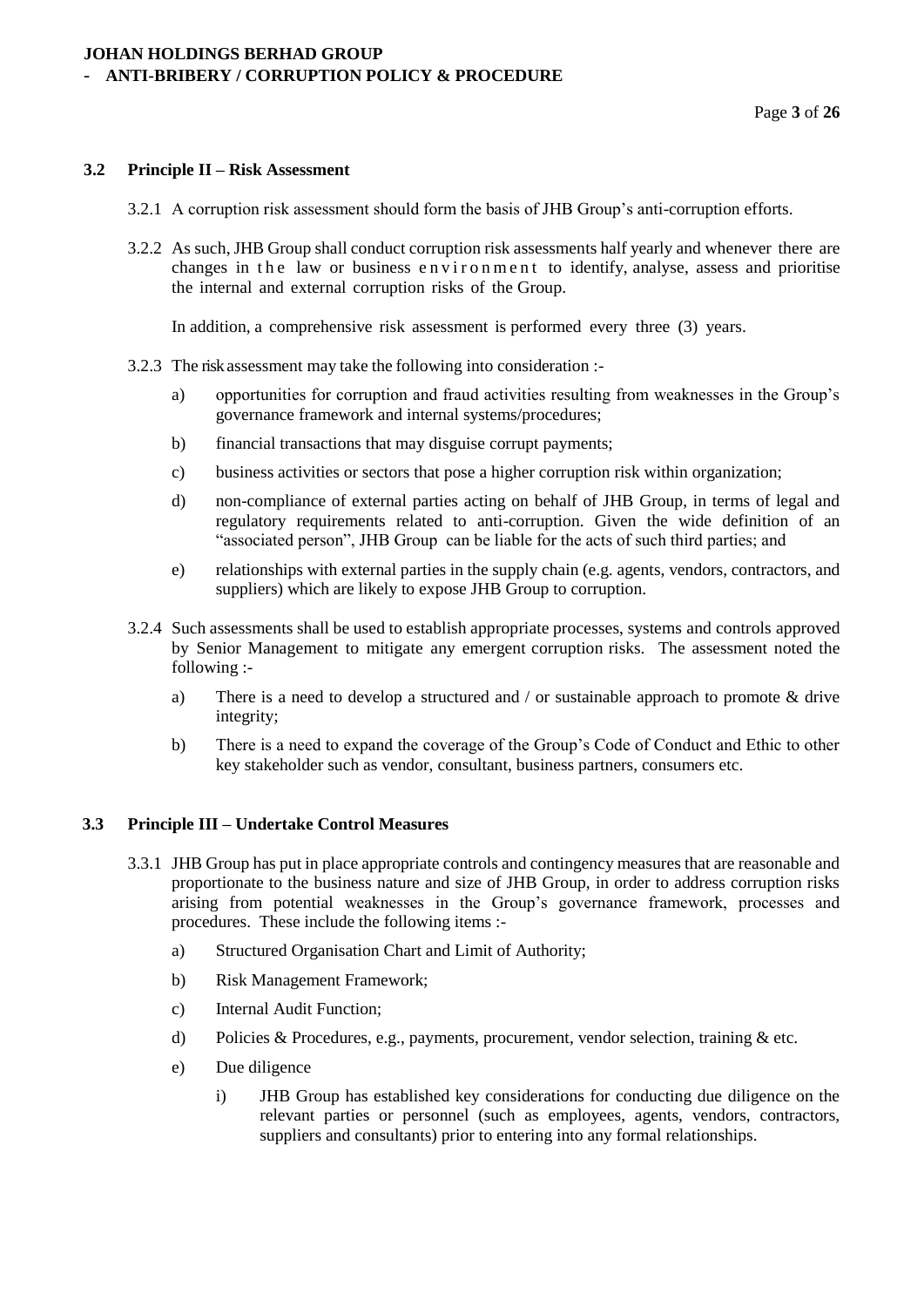- ii) Methods may include background checks and document verification. Interviews may also be conducted with persons to be appointed to key roles, where corruption risk toward that post has been identified and added into the Corruption Risk Register.
- f) Reporting channel
	- i) JHB Group has established an accessible and confidential reporting channel (whistleblowing channel, which may be used anonymously), for internal and external parties to raise concerns in relation to actual or suspected corruption incidents or inadequacies of the anti-corruption programme.
	- ii) JHB Group recommends making reports through its official whistleblowing email address, as defined in the Whistleblowing Policy and Procedures.
	- iii) JHB Group encourages all stakeholders to report, in good faith, any suspected, attempted or actual corruption incidents.
	- iv) JHB Group has established a secure information management system to ensure the confidentiality of the whistleblower's identity and the information reported; and prohibit retaliation against those making reports in good faith.
- 3.3.2 Furthermore, JHB Group has established policies and procedures to cover the following areas :
	- a) a general anti-bribery and corruption policy or statement;
	- b) conflicts of interest;
	- c) gifts, entertainment, hospitality and travel;
	- d) donations and sponsorships, including political donations;
	- e) facilitation payments;
	- f) financial controls, such as separation of duties and approving powers or multiple signatories for transactions;
	- g) non-financial controls, such as a separation of duties and approving powers or a pretendering process;
	- h) managing and improving upon any inadequacies in the anti-corruption monitoring framework; and
	- i) record-keeping.

The Master copy of the procedures are kept by the Human Resource / Admin Department and is accessible by staff easily. Please refer to Appendix 2 for the details procedures.

#### **3.4 Principle IV: Systematic Review, Monitoring andEnforcement**

- 3.4.1 Senior Management shall ensure that regular reviews are conducted to assess the efficiency and effectiveness of the anti-corruption programme, and ensure the programme is enforced in its entirety. Such reviews may take the form of an internal audit.
- 3.4.2 The reviews should form the basis of efforts to improve JHB Group's existing anti- corruption controls.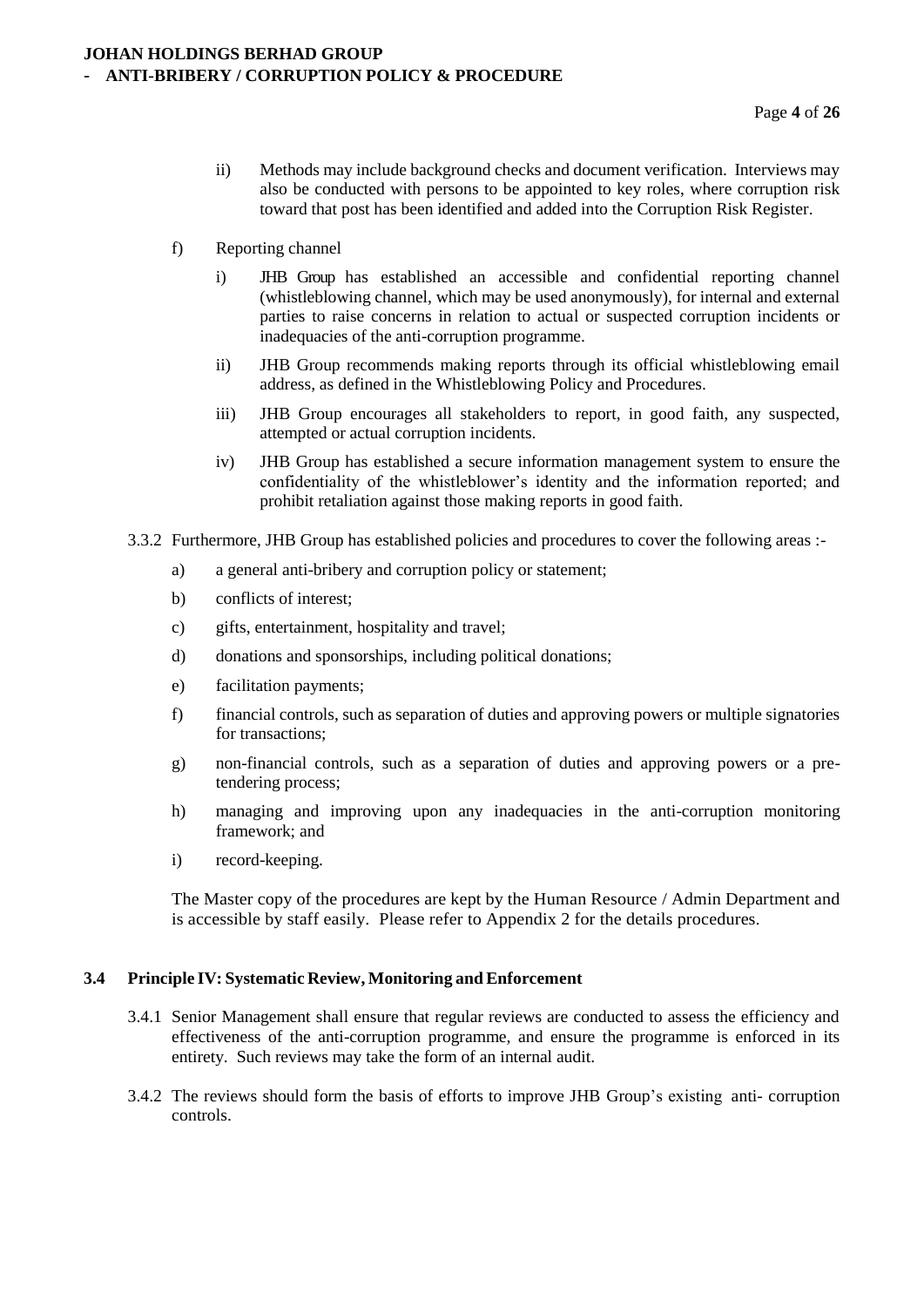#### 3.4.3 For this purpose, JHB Group shall consider the following :-

- a) plan, establish, implement and maintain a monitoring programme, which covers the scope, frequency, and methods for review;
- b) identify a competent person(s) and / or establish a compliance function to perform an internal audit in relation to JHB Group's anti-corruption measures;
- c) conduct regular evaluations and improvements on JHB Group's policies and procedures in relation to corruption;
- d) consider an external audit by a qualified and independent third party at least once every three (3) years to obtain assurance that JHB Group is operating in compliance with its policies and procedures in relation to corruption;
- e) monitor the performance of personnel in relation to JHB Group's anti-corruption policies and procedures to ensure their understanding and compliance with JHB Group's stance in their respective roles and functions; and
- f) conduct disciplinary proceedings against personnel found to be non-compliant with the programme.

# **3.5 Principle V: Training and Communication**

- 3.5.1 JHB Group has developed and disseminated internal and external training and communications pertaining to its anti-corruption process, in proportion to its operations. Such communications cover the following :
	- a) policy;
	- b) training;
	- c) reporting channel; and
	- d) consequences of non-compliance

#### 3.5.2 **Communication**

- 3.5.2.1 JHB Group's Anti-Bribery / Corruption Policy shall be made publicly available, and shall also be appropriately communicated to all personnel and business associates.
- 3.5.2.2 JHB Group shall take into account the key points to be communicated, to whom they should be communicated, how they will be communicated, and the timeframe for conducting the communication plan. The Group shall also consider the languages the information will be communicated in.
- 3.5.2.3 JHB Group's policies may be communicated in a variety of formats and mediums, including but not limited to:
	- a) messages on the website;
	- b) emails, newsletters, and posters;
	- c) code of conduct and employee handbooks; and
	- d) video seminars or messages.

#### 3.5.3 **Training**

- 3.5.3.1 JHB Group shall provide employees and business associates with adequate training to ensure their thorough understanding of JHB Group's anti-corruption position, especially in relation to their roles within or outside JHB Group.
- 3.5.3.2 The training may be conducted in a variety of formats, including but not limited to :-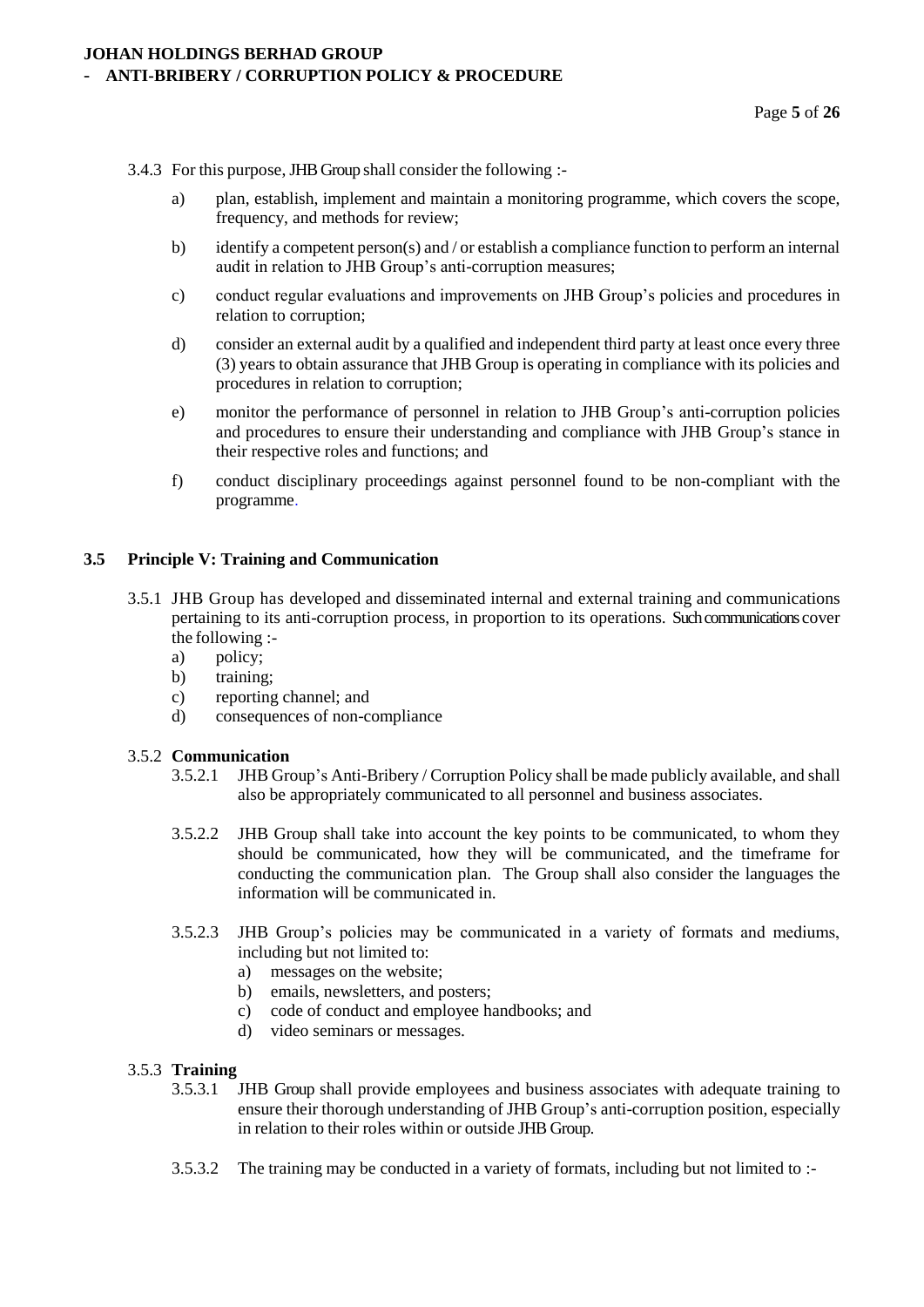Page **6** of **26**

- a) induction programmes featuring anti-corruption elements;
- b) role-specific training, which is tailored to corruption risks the position is exposed to;
- c) corporate training programmes, seminars, videos and in-house courses; and d) intranet or web-based programmes.
- intranet or web-based programmes.
- 3.5.3.3 All Johan Group Employee shall certify in writing that they have read, understood and will abide by this Policy & Procedure. A copy of this declaration shall be documented and retained by the Human Resources Department for the duration of the personnel's employment. A sample declaration is as follow :-

#### **Sample of Staff Declaration Form**

I, \_\_\_\_\_\_\_\_\_\_\_\_\_\_\_\_\_, hereby declare that I have read and understood Johan Group's Anti-Bribery and Corruption Policy. I will abide by the requirements and provisions set out in the Policy, as required by my employment contract.

Name Title Date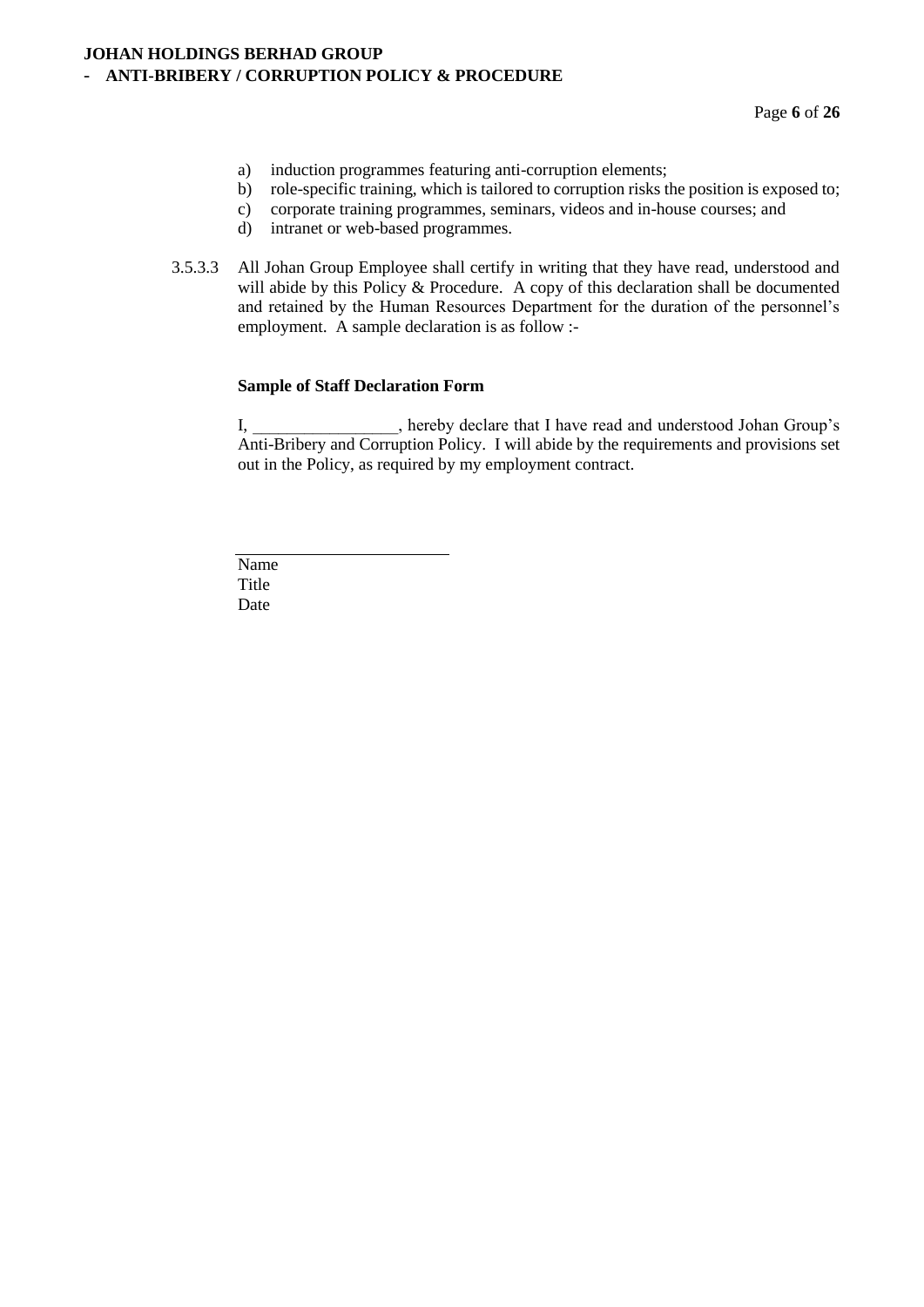# **1.0 APPENDICES**

*Appendix 1 – Whistle Blowing Policy & Procedures*

# **JOHAN HOLDINGS BERHAD**

(Company No. 314-K)

# **WHISTLE BLOWING POLICY AND PROCEDURES**

- 1. Policy Statement
	- a. Johan Holdings Berhad ("Johan") is committed to achieving and maintaining high standards with regards to behaviour at work.
	- b. All employees and stakeholders (i.e. shareholders / suppliers / customers) are encouraged to report genuine concerns about unethical behaviour, malpractices, illegal acts or failure to comply with regulatory requirements without fear of reprisal should they act in good faith when reporting such concerns.
	- c. Johan views any harassments or retaliations in any form or manner against genuine whistle blower seriously and will treat such action as gross misconduct, which if proven, may lead to dismissal.
	- d. The policy and procedures is applicable to all companies within the Johan Group.
- 2. Whistle Blowing
	- a. Whistle Blowing is a specific means by which a worker or stakeholder can report or disclose through established channels, concerns about unethical behaviour, malpractices, illegal acts or failure to comply with regulatory requirements that is taking place / has taken place / may take place in the future.
	- b. Only genuine concerns should be reported under Whistle Blowing procedures. This report should be made in good faith with a reasonable belief that the information and any allegation in it are substantially true, and the report is not made for personal gain. Malicious and false allegations will be viewed seriously and treated as a gross misconduct and if proven may lead to dismissal.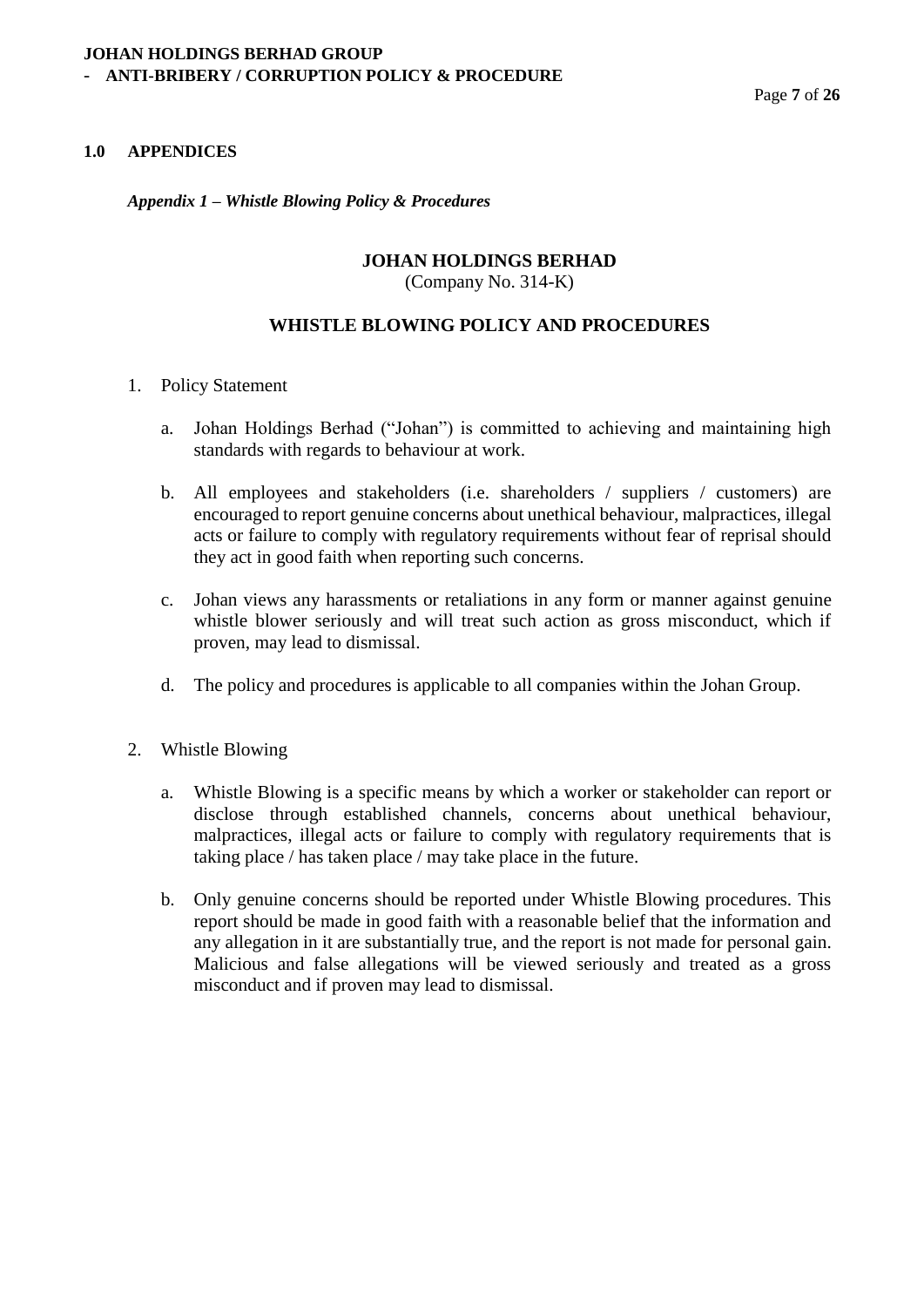- 3. Procedures
	- a. Any concern should be raised with immediate superior. If for any reason, it is believed that this is not possible or appropriate, then the concern should be reported to the 'Group Chairman & Chief Executive Officer' ("Group CEO"). Channel of reporting to Group CEO are:

| Name      | Tan Sri Dato' Tan Kay Hock          |
|-----------|-------------------------------------|
| Email     | tansrikhtan@johanholdings.com.my    |
| Telephone | $+603$ 2092 1536                    |
| Mail      | <b>Marked Strictly Confidential</b> |
|           | Johan Holdings Berhad               |
|           | $11th$ Floor, Wisma E & C,          |
|           | 2 Lorong Dungun Kiri,               |
|           | Damansara Heights,                  |
|           | 50490 Kuala Lumpur                  |
|           | Malaysia                            |
|           | <b>Attention: Group CEO</b>         |

# 4. Action

- a. All reports will be investigated promptly by the person receiving the report. If required, he can obtain assistance from other resources within the Group (e.g. Internal Audit, Group Human Resource Department, Legal Department etc.). The progress of investigation will be reported to the Audit Committee no later than at the next scheduled meeting.
- b. Reports received anonymously will be treated as confidential.
- c. The person making anonymous report will be advised that maintaining anonymity may hinder an investigation. Irrespective of this, anonymity will be maintained as long as it's permitted by law or the person making the report indicates that he no longer wishes to remain anonymous.
- d. Upon completion of investigation, appropriate course of action will be recommended to the Audit Committee for their deliberation. Decision taken by the Audit Committee will be implemented immediately.
- e. Where possible, steps will also be implemented to prevent similar situation arising.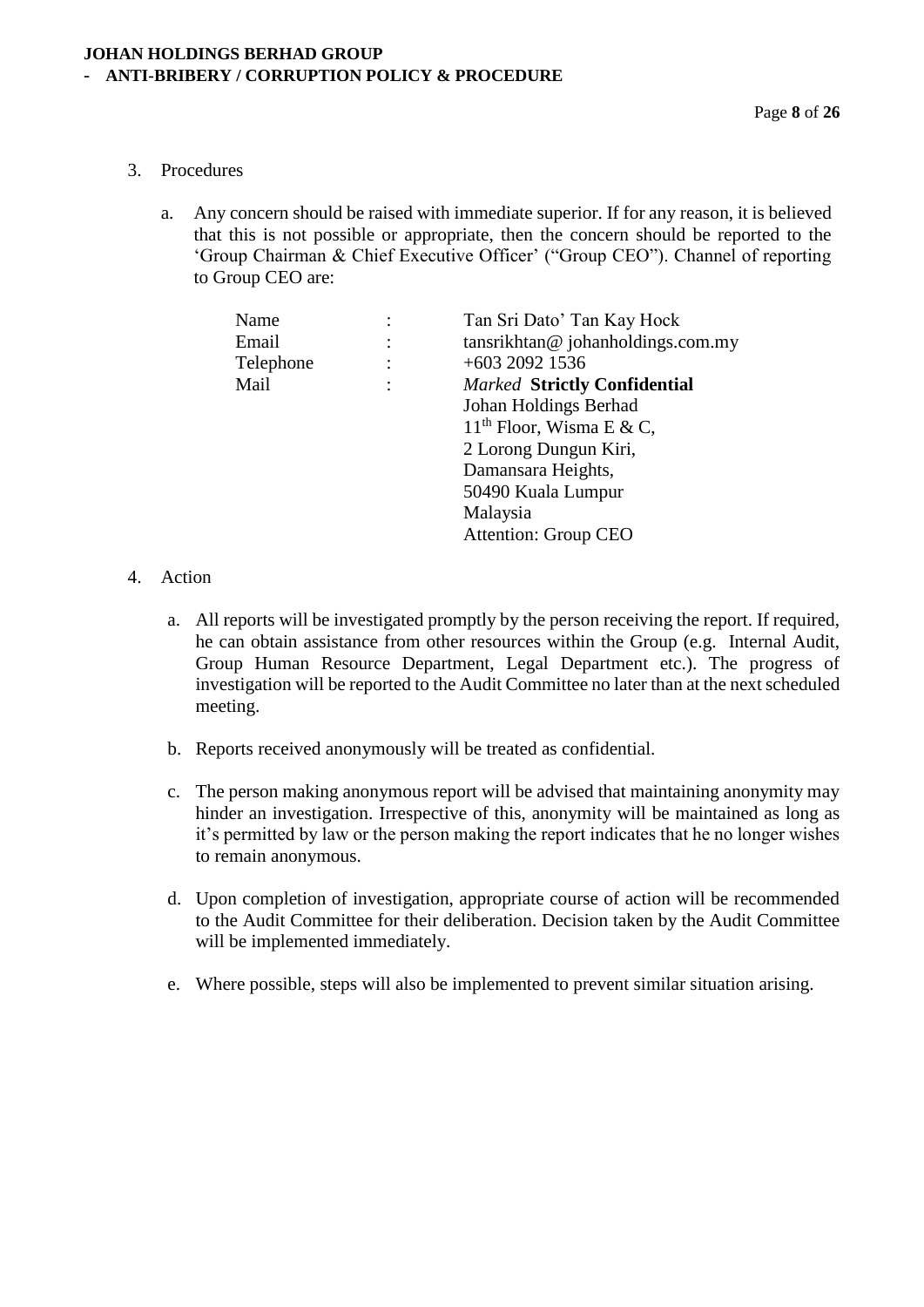# *Appendix 2 – Anti-Bribery / Corruption Procedures*

#### **1.0 INTRODUCTION**

- 1.1 This procedure is issued pursuant to sub-section (5) of section 17A of the MACC Act 2009, as stated in the Amendment Act 2018.
- 1.2 The provision of section 17A under MACC Act 2009 (Amendment Act 2018) established the principle of an organisation's criminal liability (corporate liability) for the corrupt practices of its associated persons (i.e., the director, partner or an employee of the organisation or the person who performs services for or on behalf of the organisation) where such corrupt practices are carried out for the organisation's benefit or advantage; whilst the organisation does not have adequate policy/ procedures on anti-corruption in place.
- 1.3 In conjunction to the above, Johan Group adopts the anti-bribery management process. The need to implement this process supports sustainable development goal by combating corruption. This further showcases Johan Group's commitment in upholding the highest level of ethics and integrity in the daily conduct of doing the business.
- 1.4 This procedure is not intended to provide definitive answers to all questions regarding bribery and corruption. Rather, it is intended to provide employees with basic guidelines on how Johan Group combats bribery and corruption in furtherance to the Group's commitment to lawful and ethical behaviour at all times.

#### **2.0 OBJECTIVES**

The principal objectives of this procedure are :-

- 2.1 To foster the growth of a business environment that is free of corruption.
- 2.2 To ensure all Johan Group staff takes reasonable measures to ensure their daily activities do not involve in corrupt activities.
- 2.3 To provide guidance on how to recognise and deal with bribery and corruption issues.
- 2.4 To avoid penalty from the relevant authorities due to non-compliance on any acts related to integrity and anti-corruption.

#### **3.0 SCOPE**

- 3.1 This Procedures shall apply to all Johan Group staff.
- 3.2 It is also expected that all customers, contractors, subcontractors, consultants, solicitors, agents, representatives and others performing works or services for or on behalf of Johan Group will comply with the relevant parts of this Procedure when performing such works or services.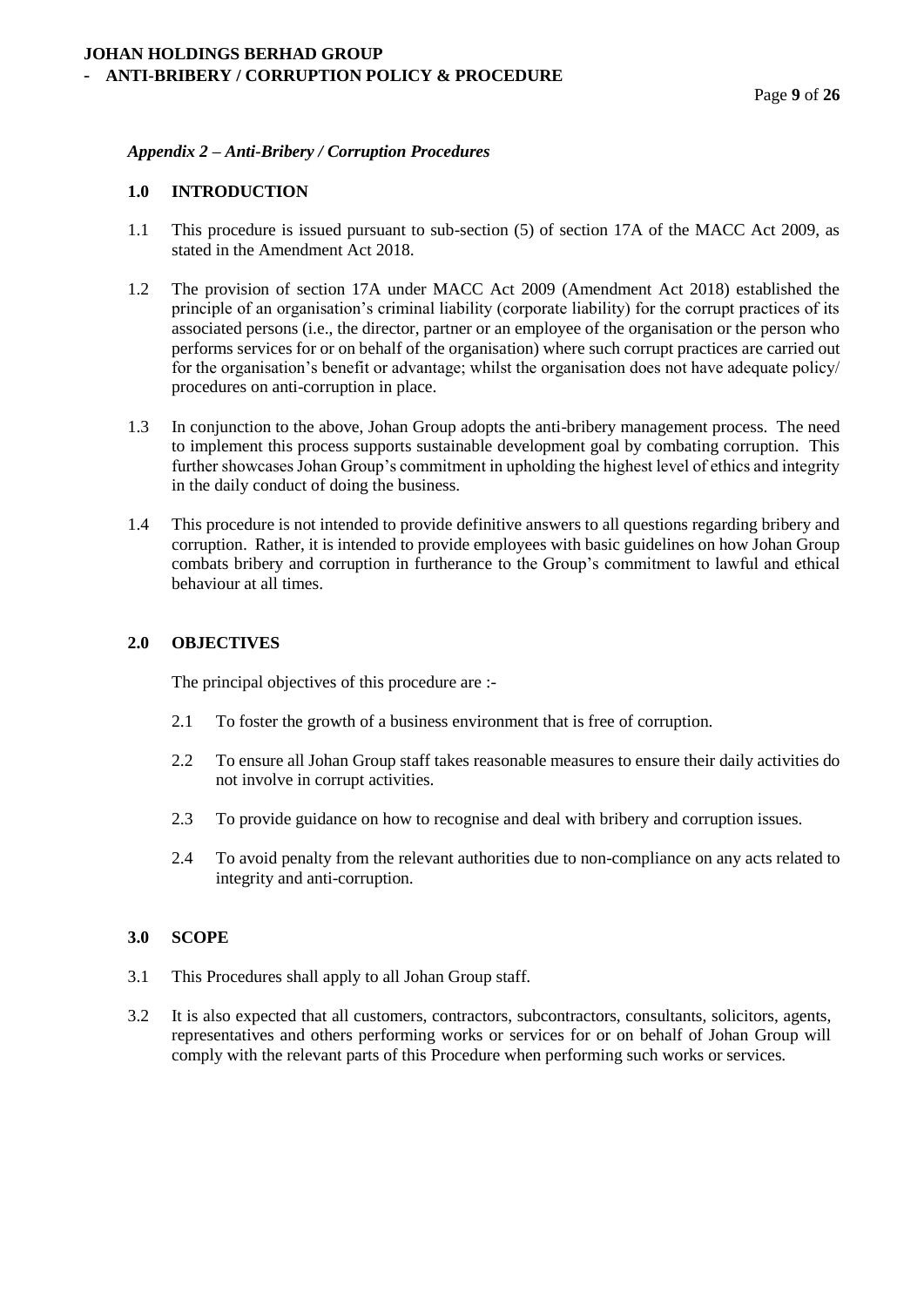Page **10** of **26**

#### **4.0 DEFINITIONS OF CORRUPTION**

- 4.1 Corruption is defined as the abuse of office or position for personal gain or the misuse of position to help others in improperly enriching themselves or getting power.
- 4.2 Corruption can be any form of abuse of entrusted power for private gain and may include, but is not limited to bribery.
- 4.3 Bribery is commonly described as intentional inducement or reward offered, promised or provided in order to gain any commercial, contractual regulatory or personal advantage.
- 4.4 Both bribery and corruption are punishable offences under the MACC Act 2009 (Amendment Act 2018).
- 4.5 There are four (4) main offences prescribed by MACC Act 2009 (Amendment Act 2018):
	- 4.5.1 Soliciting/ Receiving Gratification (Bribe) as per section 16 & 17(a);
	- 4.5.2 Offering/ Giving Gratification (Bribe) as per section 17(b);
	- 4.5.3 Intending to Deceive (False Claim) as per section 18; and
	- 4.5.4 Using Office or Position for Gratification (Bribe) as per section 23.
- 4.6 Failure to report on the above could lead to regulatory reprimand and fine as prescribed under MACC Act 2009 (Amendment Act 2018).
- 4.7 Forms of Corruption
	- 4.7.1 Kickbacks These are bribes fulfilled after a company has awarded a contract to a customer. They take place in purchasing, contracting, or other departments responsible for decisions to award contracts. The supplier provides the bribe by kicking part of the contract fee back to the buyer, either directly or through an intermediary.
	- 4.7.2 Facilitation payments These are typically small payments made to secure or expedite the performance of a routine or necessary action to which the payer is entitled, legally or otherwise.
	- 4.7.3 Charitable and political donations, sponsorship, travel, and promotional expenses These are legitimate activities for entities but can be abused by being used as a subterfuge for bribery.

#### **5.0 GIFTS, ENTERTAINMENT, AND CORPORATE HOSPITALITY**

#### **5.1 Gift Policy**

#### *Providing Gift*

5.1.1 "Corporate gift" normally bears the company's name and logo and are of nominal / appropriate value such as diaries, table calendars, pens, notepads and plaques. "Festive or ceremonial gifts" are traditional treats or gifts customary to the occasion such as red packets (without cash or cash equivalent), oranges and dates.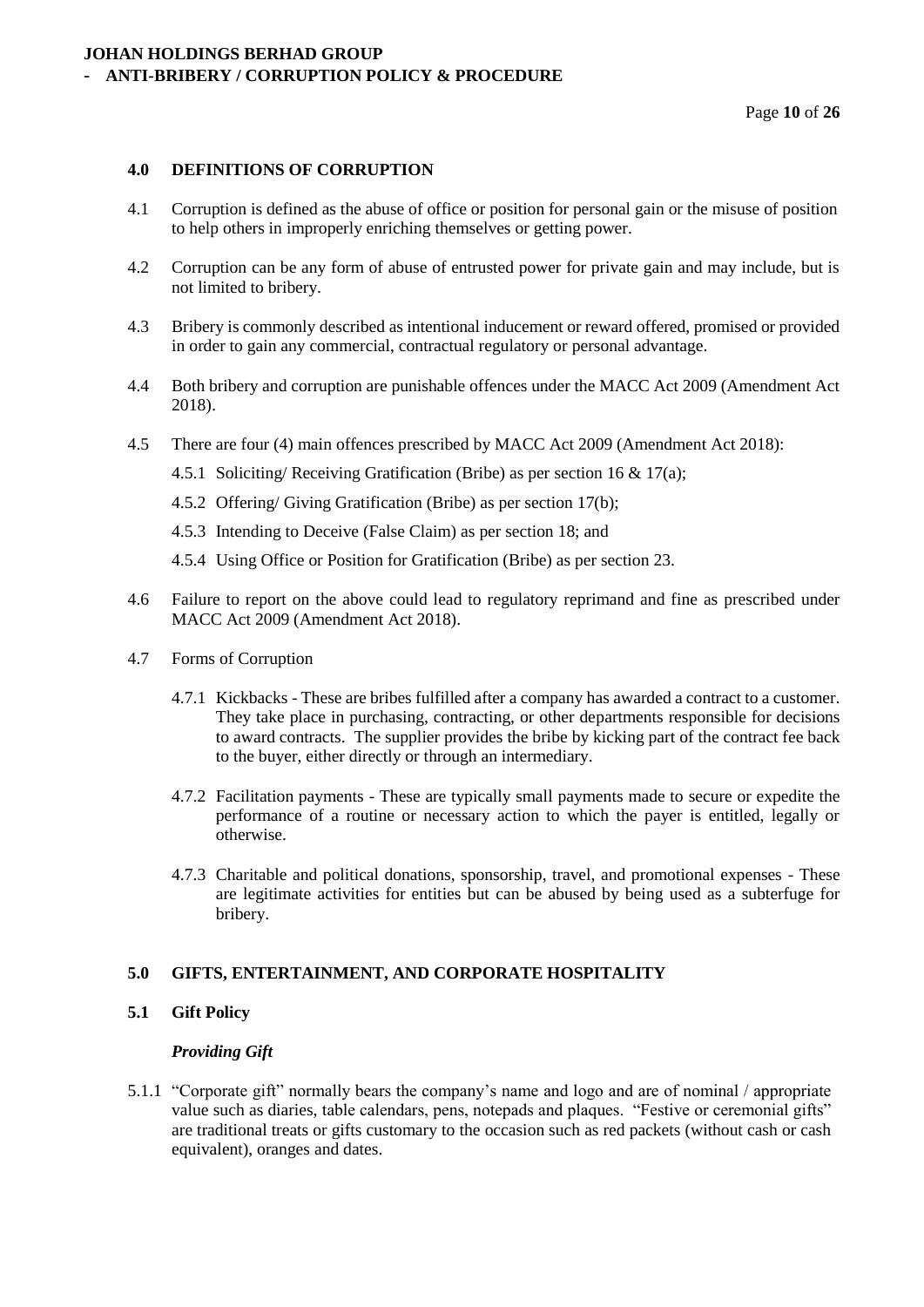- 5.1.2 Corporate gifts, festive or ceremonial gifts may be given to our Business Partners or other parties provided it fulfils all of the following conditions :
	- i) made for the right reason it should be clearly given as an act of appreciation or common courtesy associated with festive seasons or other ceremonial occasions;
	- ii) no obligation it must not be used to cause or induce the receiver to improperly or illegally influence any business action or inaction or cause others to perceive an improper influence;
	- iii) no expectation there must not be any expectation of any favour or improper advantages from the receiver;
	- iv) made openly if made secretly and undocumented then the purpose will be open to question;
	- v) reasonable value the type of gift and its value must commensurate with the occasion and in accordance with general business practice;
	- vi) legal it complies with applicable laws; and
	- vii) documented the expense must be approved in accordance with and complies with Johan Group's standard operating procedures.

#### *Receiving Gifts*

- 5.1.3 Johan Group recognises that exchange of gifts is a very delicate matter where, in certain cultures or situations, gift giving is customary, a tradition or central part of business etiquette.
- 5.1.4 Employees are expected to decline (or avoid accepting) gifts with the exceptions being :
	- i) corporate gifts of nominal / appropriate value;
	- ii) festive or ceremonial gifts of appropriate value during festive seasons or other ceremonial occasions;
	- iii) when refusing the gift is likely to offend and harm Johan's business relationship with the giver; or
	- iv) gifts given during invitation to speak at conferences or work-related conferences.

If are in doubt about the acceptability, the gift must be refused.

- 5.1.5 Employees and Business Partners must not directly or indirectly solicit for gifts from any party for themselves or for or on behalf of Johan Group. Our Business Partners should not give gifts to our employees.
- 5.1.6 Employee must record any gift received, irrespective of value, in the Gifts Logbook within five (5) working days of receipt. In no circumstances may employee (or anyone on their behalf) accept gift in the form of cash or cash equivalent (except for red packet tradition in token amount during the relevant festive season) from any party having business dealings with Johan Group.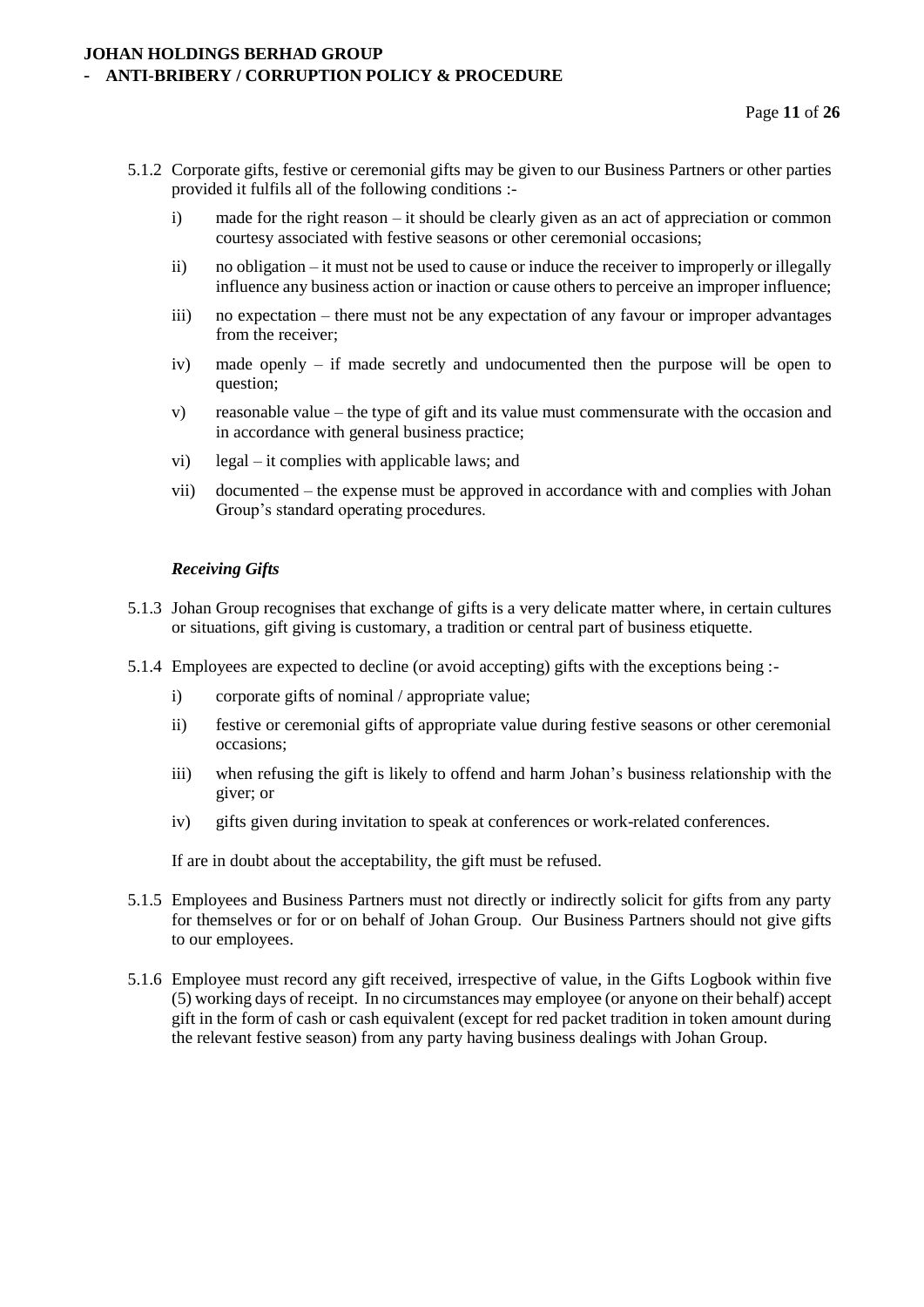# **5.2 Entertainment**

#### *Providing Entertainment*

- 5.2.1 It is a common practice within the business environment to provide entertainment to foster business relationship. Johan Group recognises the need to provide reasonable and proportionate entertainment under appropriate circumstances. Employee may offer appropriate and proportionate entertainment that is legal and reasonable within the scope of their work as part of business networking as well as a measure of goodwill towards the recipients.
- 5.2.2 Whilst the act of hospitality through entertainment is a central part of business etiquette, it may create a negative perception if observed or known by others despite selfless motives behind the entertainment provided. Employee must always bear in mind that perception is more important than facts and therefore employee is expected to always exercise proper care and good judgement when providing entertainment to external parties, especially when it involves public officials.
- 5.2.3 Employees must not directly or indirectly provide or offer to provide entertainment with a view to cause undue influence or in exchange for favours or advantages. Such acts are considered corruption.
- 5.2.4 The expense must be approved in accordance with and complies with Johan Group's standard operating procedures.

#### *Accepting Entertainment*

- 5.2.5 Johan Group recognises that occasional acceptance of appropriate and proportionate entertainment provided by Business Partners or other parties in the normal course of business is a legitimate way to network and to build business relationships.
- 5.2.6 However, it is important for employee to exercise proper care and good judgement before accepting entertainment offered or provided by Business Partners or other external parties. This is to safeguard Johan Group's reputation and avoid allegations of impropriety or undue influence or worse, corruption.
- 5.2.7 Employee must at all times conduct themselves with integrity in relation to accepting entertainment from any party. Employee or any of their family members must not accept entertainment in exchange for an exercise or non-exercise of their job function or activity.
- 5.2.8 Employee must record any entertainment accepted, irrespective of value, in the Declaration of Entertainment / Hospitality Declaration Form within five (5) working days of incident.

#### **5.3 Corporate Hospitality**

Corporate hospitality is generally corporate events or activities organised by an organisation, which involves entertainment of employees and/or other parties for the benefit of that organisation. Examples of corporate hospitality includes seminars / workshop / talks on subject matters relevant to the industry and town hall sessions. Other parties may include customers, contractors, consultants, bankers, lawyers, service providers of any kind, stakeholders with whom a business relationship (whether past, present or prospective) exists and the public at large. *Providing Corporate Hospitality*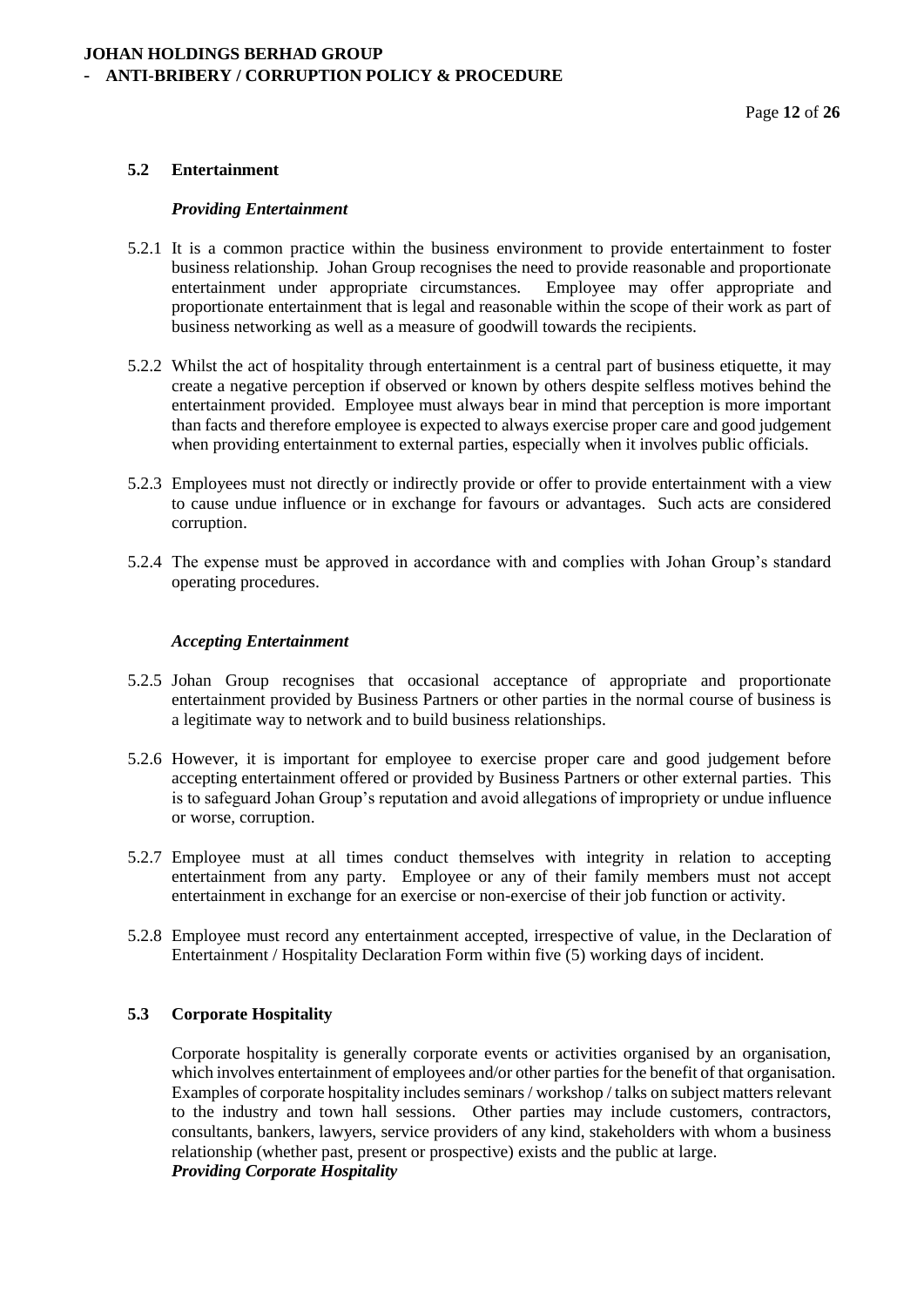- 5.3.1 Johan Group recognises that providing corporate hospitality be it through corporate events, sport events or other public events, is a legitimate way to network, promote goodwill and build business relationships.
- 5.3.2 While providing appropriate and proportionate corporate hospitality is a reflection of Johan Group's courtesy and generosity, our Personnel must exercise proper care and good judgement to ensure that the arrangement is legal under applicable laws, made for the right reasons and reasonable in its form and limit. More importantly, it must not be given or give rise to the perception that it is given to obtain business or advantage of any kind or unduly influence the outcome of a business decision.
- 5.3.3 Malaysia and international anti-bribery and anti-corruption laws impose strict restrictions on the value and level of corporate hospitality to be accorded to public officials. Johan Group is committed to complying with all applicable laws and employee must exercise special caution when providing corporate hospitality to public officials. Employee must consult their immediate supervisor when offering any corporate hospitality to public officials.
- 5.3.4 The expense must be approved in accordance with and complies with Johan Group's standard operating procedures.

# *Accepting Corporate Hospitality*

- 5.3.5 Johan Group recognises that the occasional acceptance of an appropriate level of hospitality and entertainment given in the normal course of business is usually a legitimate contribution to building good business relationships. However, it is important for employees to exercise proper care and judgement before accepting the hospitality and entertainment. This is not only to safeguard the Group's reputation, but also to protect employees from allegations of impropriety or undue influence.
- 5.3.6 Examples of corporate hospitalities dining, conference, training, open-house, event tickets or invitation for events, additional discounts given on items bought from customer's companies & etc.
- 5.3.7 In the event the employees find that the corporate hospitality is beneficial to foster healthy business relationship, the staff could pursue the same but it has to be declared to HR /Admin via the Declaration of Entertainment / Hospitality Form within five (5) working days of incident.
- 5.3.8 For the purpose of this Procedure, travelling is defined as corporate hospitality which typically involves travelling cost within the country or overseas paid by the third party.

#### **5.4 Dealing with Public Officials**

- 5.4.1 Public official means an individual having public official functions or acting in a public official capacity, and includes any of the following :
	- i) Yang Di-Pertuan Agong, Yang Dipertua Negeri, Sultan, Raja Muda, and Tengku Mahkota;
	- ii) An official or employee of any government, or any agency, statutory body, ministry or department of the government (of any level);
	- iii) Police, military and judicial official (of any level);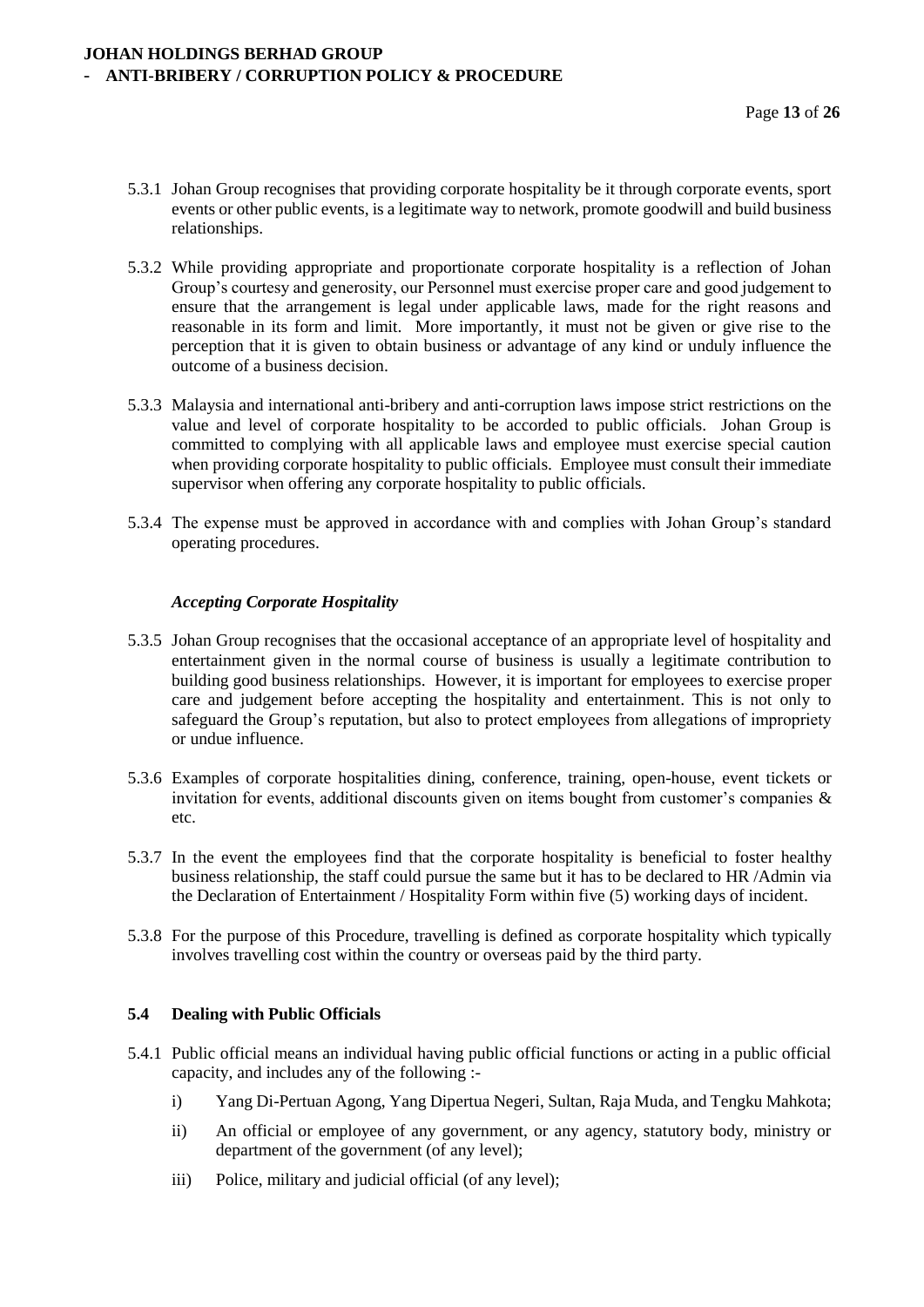- iv) Member of Dewan Undangan Negeri and Dewan Negara;
- v) Senator;
- vi) Member of Parliament;
- vii) Any individual acting in an official capacity for a government (of any level);
- viii) Official or employee of a company/ an enterprise wholly or partially state-owned (of any level);
- ix) A political party or official of a political party (of any level); and
- x) A candidate for political office.
- 5.4.2 Public officials include immediate family members, close associates and companies related to such individuals in their capacity as directors, members of management or beneficial owners.
- 5.4.3 Family members are individuals who are related to a public official either directly (consanguinity) or through marriage. A public official's family member includes his/ her parents, siblings, spouse, children, and spouse's parents (biologically and non-biologically).
- 5.4.4 A close associate is any individual closely connected to public officials, either socially or professionally.
- 5.4.5 An individual who is closely connected to a public official may include the public official's:
	- i) extended family members, such as relatives (biological and non-biological relationship);
	- ii) financially dependent individuals (i.e. persons salaried by the public official such as drivers, bodyguards, secretaries);
	- iii) business partners or associates;
	- iv) prominent members of the same organisation as the public official;
	- v) individuals working closely with the public official (i.e. work colleagues); or
	- vi) close friends.
- 5.4.6 Any business relationship with Johan Group involving interests of a public official who otherwise has a direct relationship with Johan Group, and which interests are not prohibited by the Johan Group's Code of Conduct & Ethic, requires disclosure. In addition, approval to establish business relationships with such customers must be obtained from the Managing Director via email.
- 5.4.7 All employees are prohibited from paying for non-business travel, entertainment and hospitality for any public official or his/her family members at any amount without prior permission from the Managing Director.
- 5.4.8 If approval is obtained to provide gift, entertainment or corporate hospitality to public officials, employees must ensure that the gift (only corporate gift is allowed), entertainment or corporate hospitality is not excessive and lavish, and must commensurate with the official designation of the public official and not his personal capacity.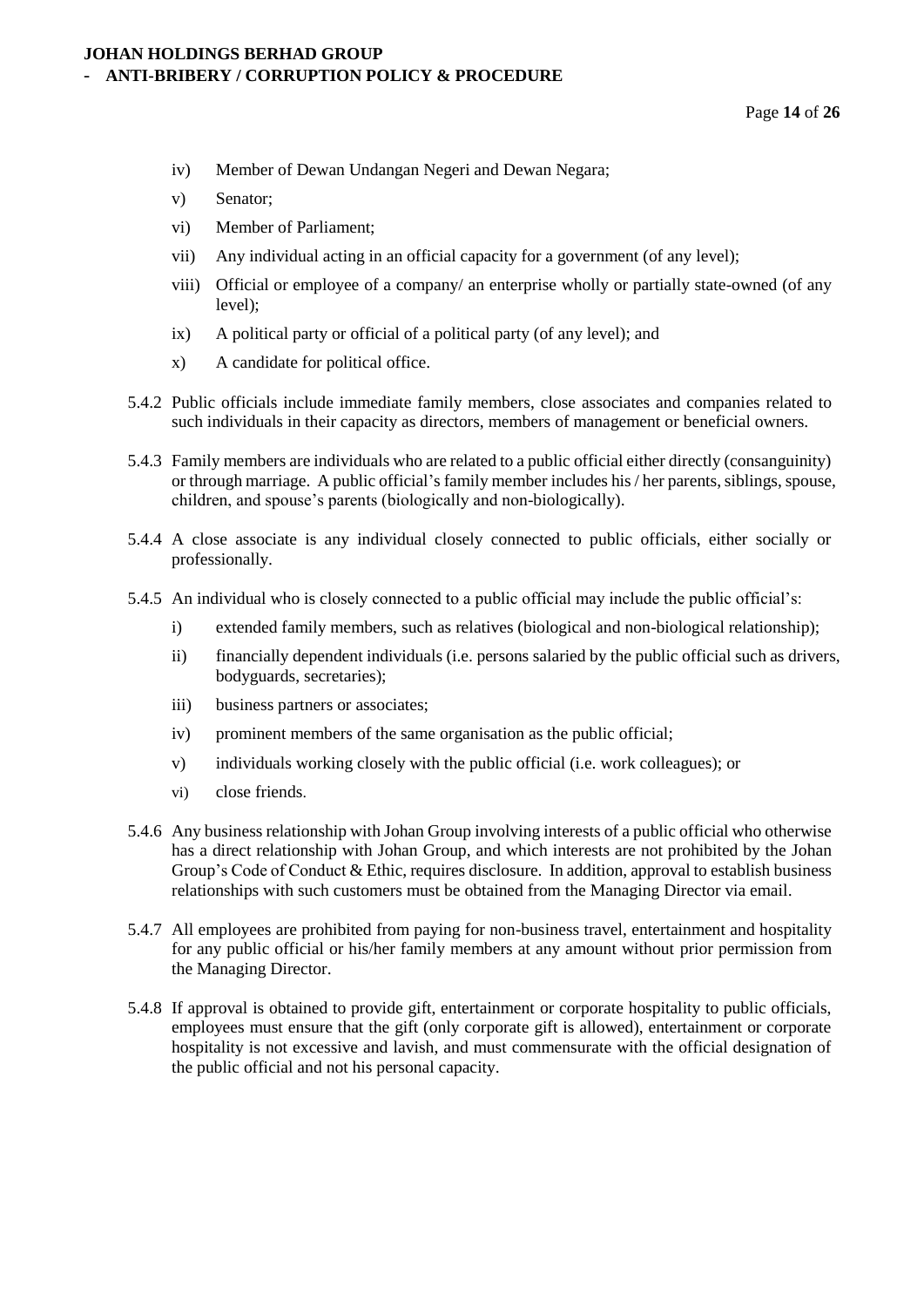#### **5.5 Corporate Social Responsibility (CSR), Donations and Sponsorships**

- 5.5.1 Any CSR, donations and sponsorship activity conducted must not be used as a conduit to circumvent, avoid, or evade the laws or regulatory requirements. More importantly, it shall not be used to facilitate corruption, illegal or money laundering activities.
- 5.5.2 All CSR, donations and sponsorship requests must be carefully examined for legitimacy and not be granted to improperly influence a business outcome.
- 5.5.3 Potential recipient must be a legitimate organisation. Due diligence must be conducted to ascertain that the programmes meet their intended objectives, i.e., the benefits reach their intended recipients.
- 5.5.4 No CSR, donation and sponsorship requests shall be granted any beneficiaries who are controlled or influenced by any political officials.
- 5.5.5 Approved limits or budgets apply. All requests must obtain prior approval from the Managing Director via email.
- 5.5.6 All employees must exercise good judgment and common sense in assessing such requests. When in doubt, employees should seek further advice from Head of Department and Managing Director.

#### **5.6 Political Contributions**

- 5.6.1 As a matter of general policy, Johan Group does not make or offer monetary or in-kind political contributions to political parties, political party officials or candidates for political office unless otherwise authorised by the Company's Board of Directors.
- 5.6.2 The Group encourages employees to participate in the political election process by voting. Employees may choose to make personal political contributions as appropriate within the limits established by the law.
- 5.6.3 Johan Group has the right to engage and communicate its views and position on issues of public interest that have an important impact on the Company.

#### **6.0 FACILITATION PAYMENT**

- 6.1 Facilitation payment are made to secure or expedite the performance by a person performing a routine or administrative duty or function.
- 6.2 Offering, promising or requesting facilitation payments is just as prohibited as actually paying or receiving facilitation payments. Such payments need not involve cash or other financial asset. They can also take the form of providing some sort of advantage with the ultimate intention of influencing persons performing their duties.
- 6.3 Johan Group prohibits accepting or obtaining, either directly or indirectly, facilitation payments from any person for the benefit of the employee himself or for any other person. The reason underlying this prohibition is that facilitation payment is seen as a form of bribery and corruption.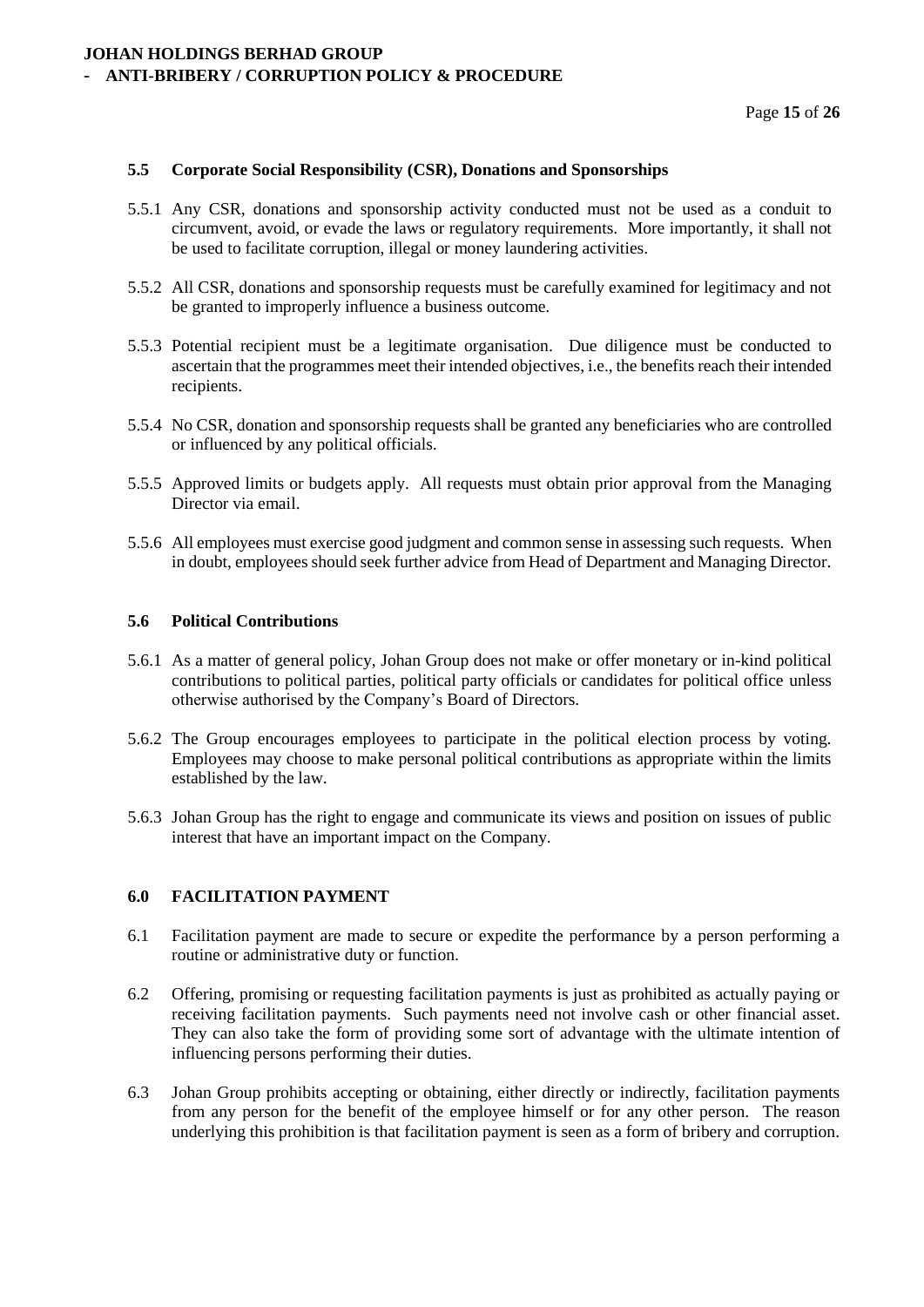6.4 All persons must not offer, promise, give, request, accept or receive anything which might reasonably be regarded as a facilitation payment. Employees receiving such request or being offered facilitation payments must immediately alert their respective Head of Department / Managing Director (or as provided under Johan Group's Whistleblowing Policy & Procedures).

# **7.0 DUE DILIGENCE ON THIRD PARTIES**

#### **7.1 Dealing with Third Parties**

- 7.1.1 Johan Group's dealings with external parties (e.g., customers, contractors, vendors, suppliers, solicitors, agents, consultants, joint venture partners, introducers/ government intermediaries) must be carried out in compliance with all relevant laws and be consistent with the values and principles of the Code of Conduct & Ethic. As part of this commitment, all forms of bribery and corruption are unacceptable and will not be tolerated.
- 7.1.2 For the purpose of this SOP, external parties shall include all legitimate business entities ranging from public limited companies and private limited companies to partnerships and sole-proprietorships.
- 7.1.3 Johan Group expects that all third parties acting for or on its behalf to share the Group's values and ethical standards as their actions can implicate Johan Group legally and tarnish the Group's reputation.
- 7.1.4 Therefore, when engaging with external parties, we are obligated to conduct appropriate counterparty due diligence to understand the former's business and background before entering into any arrangements with them. This ensures that Johan Group deals only with counterparties that subscribe to acceptable standard of integrity in the conduct of their business.
- 7.1.5 Employees will therefore need to :-
	- 7.1.5.1 Conduct due diligence to assess the integrity of Johan Group's prospective business counterparties. The extent of the due diligence should be based on a bribery and corruption risk assessment that takes into consideration of the following factors :
		- i) Is the third party a public official (including entities that are owned or controlled by a government/government official) or will the third party be interacting with public officials in order to perform the contract?
		- ii) The country the counterparty is based in and the country where the services are being performed;
		- iii) Industry;
		- iv) The value of the contract;
		- v) The nature of the work / services to be performed.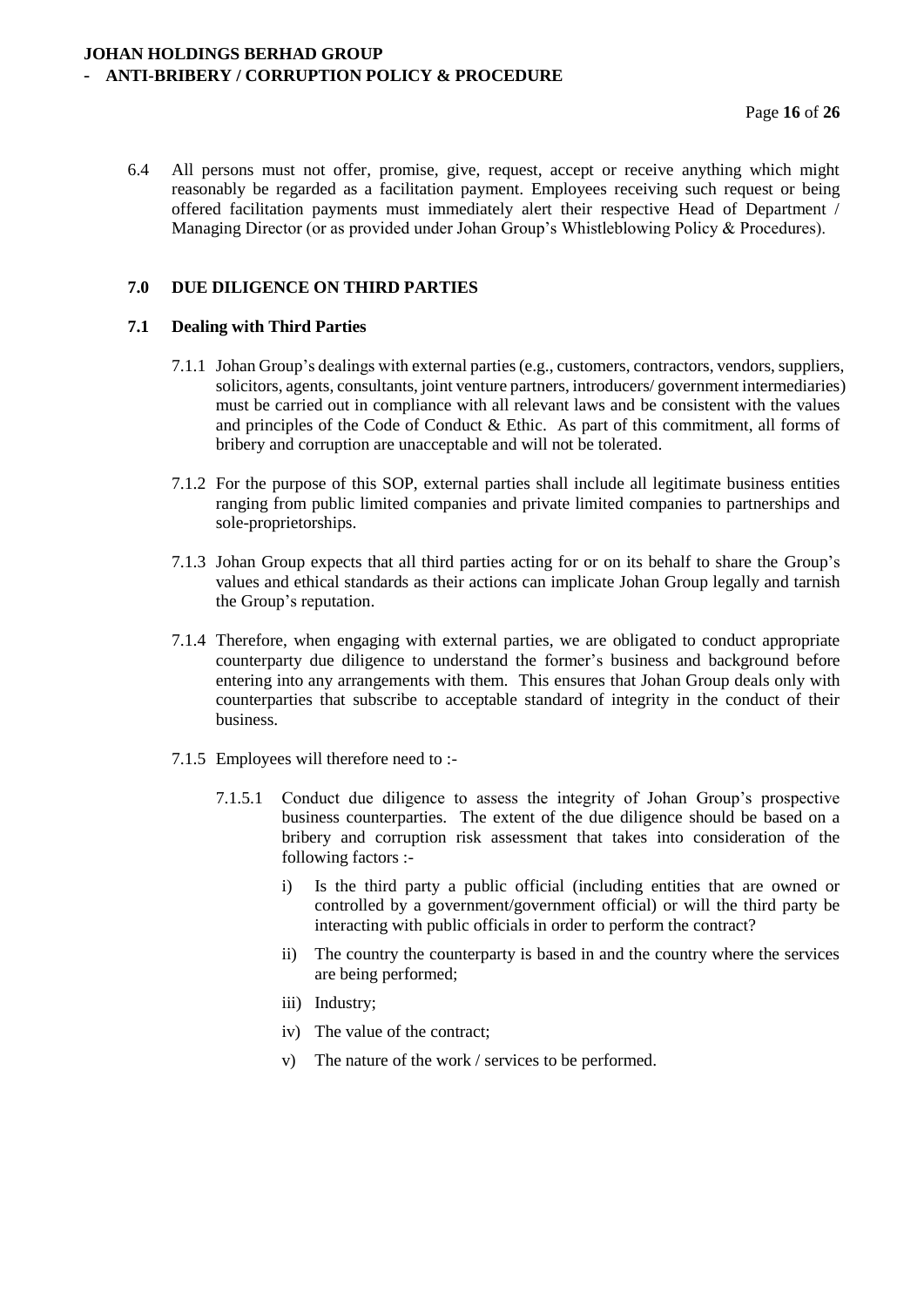- 7.1.5.2 Due diligence may include :
	- i) a search through relevant databases;
	- ii) checking for relationships with public officials;
	- iii) self-declaration as per the form attached;
	- iv) documenting the reasons for choosing one particular Business associate over another.
- 7.1.5.3 Document the results of the due diligence process.
- 7.1.5.4 All external parties are made aware of the principle innards of Johan Group's Code of Conduct & Ethic, Whistleblowing Policy & Procedures and Anti- Bribery / Corruption Policy & Procedures.
- 7.1.5.5 Do not enter into any business dealings with any parties that are reasonably suspected of engaging in bribery and improper business practices unless those suspicions are investigated and resolved.
- 7.1.6 If at any point during the due diligence exercise or in the dealings with an external party, there are conflicts of interest or "red flags" being raised, these would warrant further investigation and must be sufficiently addressed before the engagement can progress. Common examples of such "red flags" include :
	- i) The transaction involves a country known for a high incidence of corrupt payments.
	- ii) Family, business or other "special" ties with government or public officials.
	- iii) A reference check reveals a flawed background or reputation of the third parties.
	- iv) Objection to anti-bribery representations and warranties in commercial agreements or negative response when told of such requirements.
	- v) Convoluted payment arrangements such as payment in cash, payment to a third party or requests for upfront payment for expenses or other fees.
	- vi) The third party requires that his/ her identity not to be disclosed as part of the business transaction.
	- vii) Inadequate credentials for the nature of the engagement or lack of an office or an established place of business.
- 7.1.7 Johan Group requires its employees to use good judgment and common sense at all times in assessing the integrity and ethical business practices of third parties.
- 7.1.8 Employees should seek advice from their Head of Department if they have particular questions about external parties that the Group is considering appointing or financing.
- 7.1.9 Johan Group shall include standard clauses in all contracts with business associates enabling the Company to terminate the contract in the event that bribery or an act of corruption has been proved to occur. Additional clauses may also be included for business associates acting on Johan Group's behalf where a more than minor bribery risk has been identified.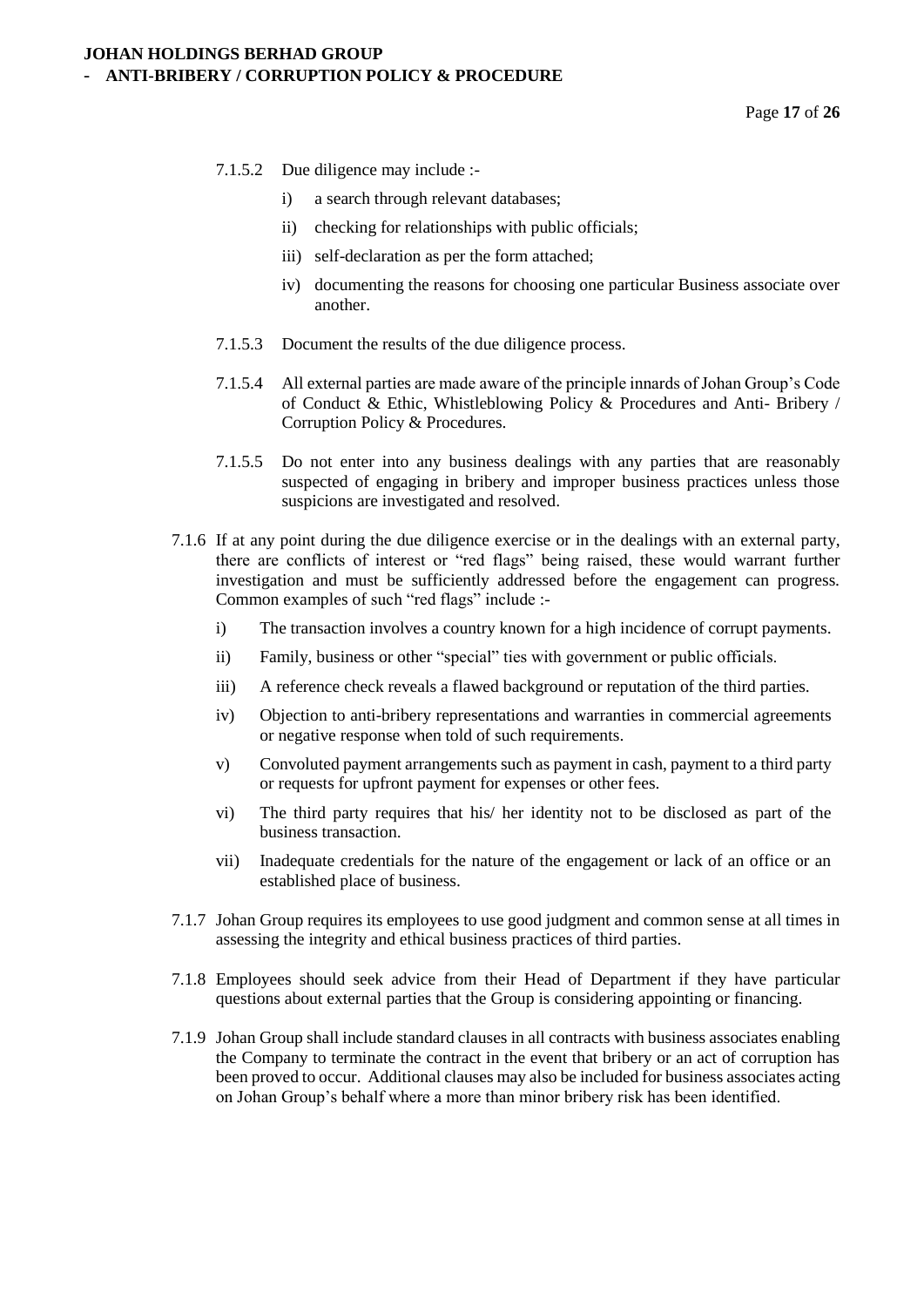## **7.2 Due Diligence Process**

- 7.3.1 Due diligence serves as a guide for the employees in deciding whether or not Johan Group should enter into or maintain a relationship with an external party. Unsatisfactory answers to the due diligence assessment stated in 7.1.5.2 shall be treated as red flags.
- 7.3.2 If red flags could be sufficiently mitigated, employees could proceed with the relationship. Similarly, if no red flags have been identified, employee can proceed with the engagement.
- 7.3.3 If red flags could not be sufficiently mitigated, further work must be undertaken prior to entering into any contract or relationship.
- 7.3.4 The most straightforward way of resolving a red flag would be to contact the external party directly to find out what measures they have instituted to resolve the issues causing the red flags.
- 7.3.5 Johan Group does not limit the methods used by employees to conduct due diligence, as long as they are permitted by the law.
- 7.3.6 If a red flag relates to some past investigation in corrupt activity where there were no convictions, then the red flag can be considered mitigated (though it is prudent to seek further information or background of the circumstances).
- 7.3.7 Employees may also consider imposing conditions to reduce perceived risk such as training for the external party's employees or imposing anti-corruption policies on the external party. This could be reinforced via contractual provisions.
- 7.3.8 In some circumstances, the red flags are unsubstantiated rumours which have not been formally investigated by the authorities or law enforcement agencies or proven in a court, tribunal or equivalent. Under this scenario, employees may proceed with the contract. Nevertheless, it is advisable that they continuously monitor the situation and immediately highlight to the Management if any adverse findings noticed.
- 7.3.9 Where red flags cannot be mitigated or resolved, employees shall not proceed with the relationship.
- 7.3.10Employee can commence engagements with external parties that have connection to public officials, provided these engagements do not contravene Johan Group's Code of Conduct & Ethic. In such cases, disclosure is mandatory.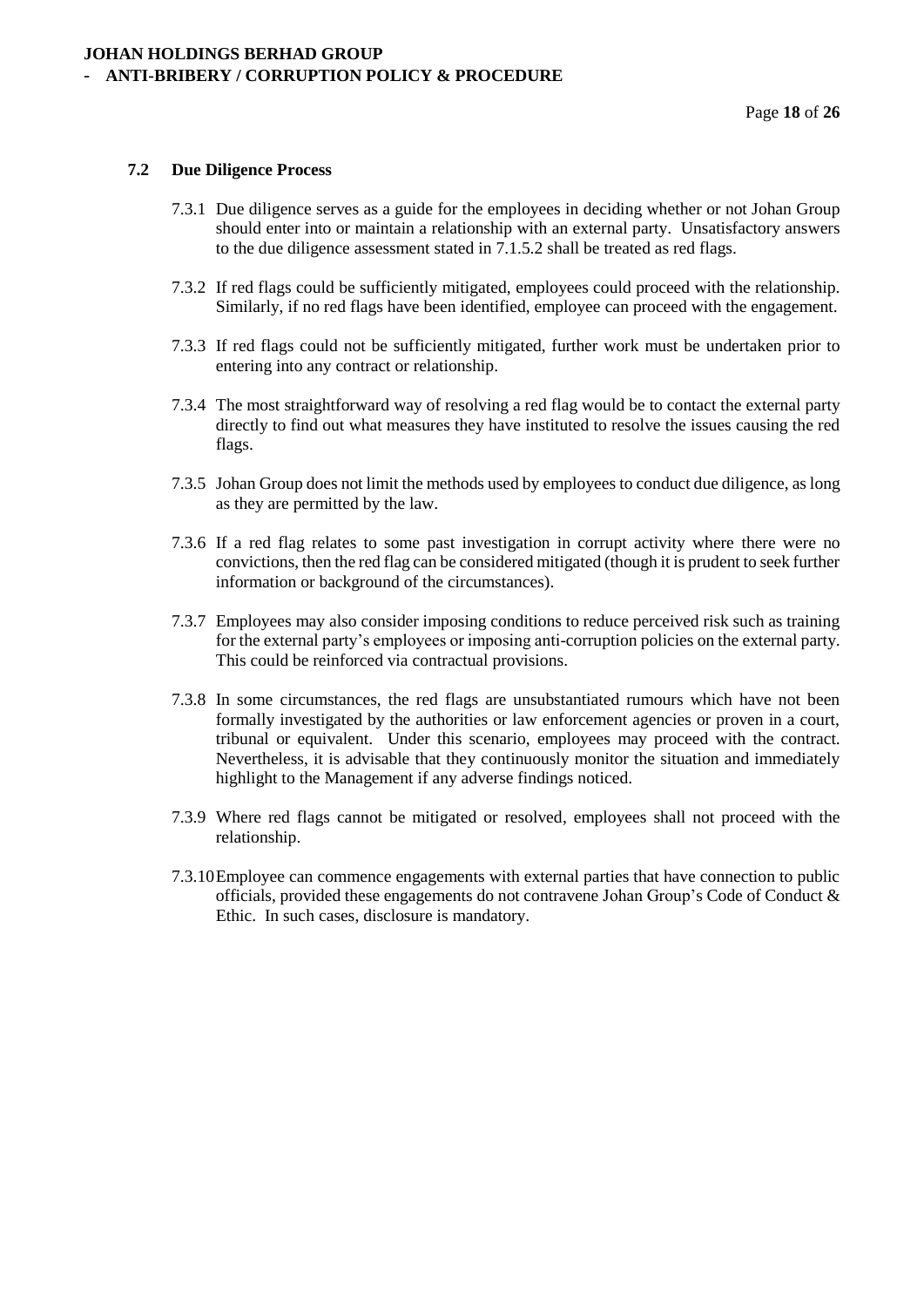Page **19** of **26**

#### **8.0 FINANCIAL & NON-FINANCIAL CONTROLS**

- 8.1 Segregation of Duties and Approving Powers
	- 8.1.1 Johan Group adopts a clear separation of duties for all jobs functions.
	- 8.1.2 For jobs related to non-financial activities, there must be at least two-layers of checking i.e. preparer and checker. Nonetheless, in most circumstances, non-financial jobs functions will have three layers of checking.
	- 8.1.3 For jobs related to financial activities, Johan Group mandates four-layers of checking, i.e., the preparer, checker and approver and internal auditor.
	- 8.1.4 Further, for financial activities (such as disbursement and payment activities), Johan Group requires multiple signatories to further mitigate any corruption risk.

#### **9.0 CORRUPTION RISK MANAGEMENT (CRM)**

CRM helps to identify structural weaknesses that may facilitate corruption. It provides a framework for all staff to take part in identifying risk factors and treatments, and embeds corruption prevention within a well-established governance framework.

All organisations are exposed to corruption risks. Corruption risks may exist at all levels of management, in all functions and activities, and potentially involve internal and external stakeholders.

CRM serves as an important pillar in corruption prevention initiative.

Effective CRM requires commitment from Johan Group's leadership / employees in building a sound risk culture based on integrity and honesty, clarity in the expression of corporate values, and a comprehensive policy framework.

#### 9.1 **Risk Management Approach**

- 9.1.1 Risk management is an accepted management tool as part of good corporate governance for many organisations in both public and private sectors.
- 9.1.2 The risk-based approach to prevent corruption helps Johan Group to focus on key processes or activities that have high exposure to potential corruption risks.

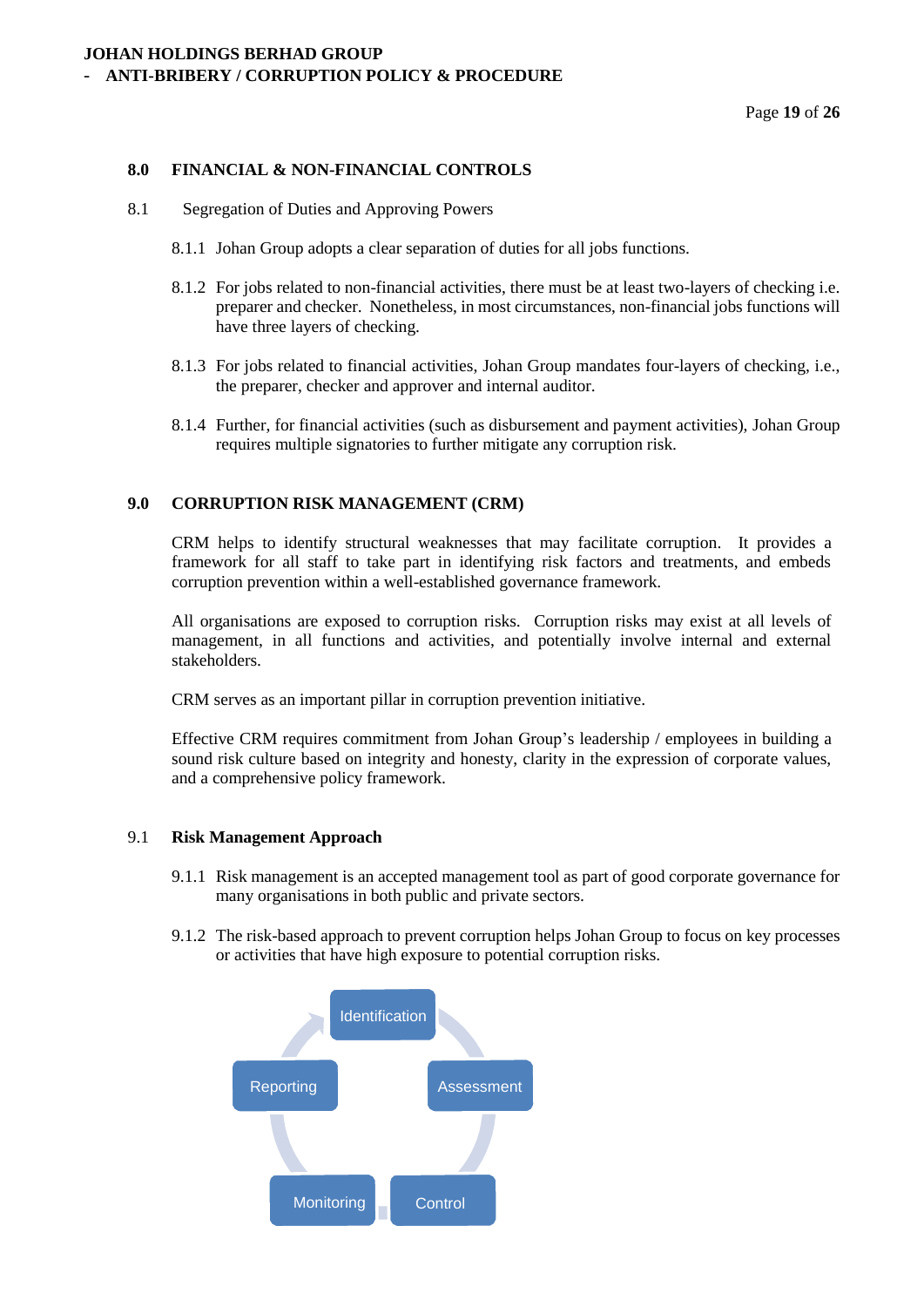- 9.1.3 CRM focus on analysing root causes, impact to the Group and its risk treatment plans. If corruption does occur, the short and long-term consequences for the Group include:
	- i) loss of reputation;
	- ii) loss of public confidence;
	- iii) financial loss;
	- iv) wasted resources;
	- v) the financial and resource cost of an internal and/or MACC investigation; and
	- vi) damage staff and the morale of the Company.

#### 9.2 **Corruption Risk Assessment Process**

9.1 Risk Identification

Identifying all potential risks relate to corruption, bribery, donations, sponsorships etc. in each and every process, activity and system. Two typical questions could be used to assist in identifying the risk i.e. "what can happen" and "how can it happen".

9.2 Risk Assessment

To estimate the magnitude of each type of corruption risk which had been identified, i.e., the likelihood and impact. For this purpose, staff could rely to the likelihood and impact matrix as outlined under the Risk Management Procedure.

9.3 Risk Control

The relevant staff / Department shall list down all existing controls in place. If the relevant staff / Department finds that the existing controls are insufficient to mitigate the corruption risk, then he / she could adhere to the following three steps :-

- i) enhancing existing controls through better supervision, improved systems, policies and SOPs;
- ii) implementing new controls which are practical and doable; and
- iii) introducing new methods of detecting corrupt behaviour that could result from a particular risk. All these steps shall be treated as the action plans which staff pledge to comply (normally within a year after the Department/ risk owner stated in the Risk Register).
- 9.4 Risk Monitoring

The monitoring of corruption risk, controls, and action plans by relevant staff and risk owner shall be on continuous basis. An effective monitoring process is essential in detecting and correcting any deficiencies in the divisional / departmental policies, SOPs and processes.

9.5 Risk Reporting

The reporting of any corruption risk shall be immediately upon seven (7) working days of the occurrence. To reaffirm on this, all Department/ risk owners are further required to report on any loss events or breach on monthly basis to avoid any potential oversight.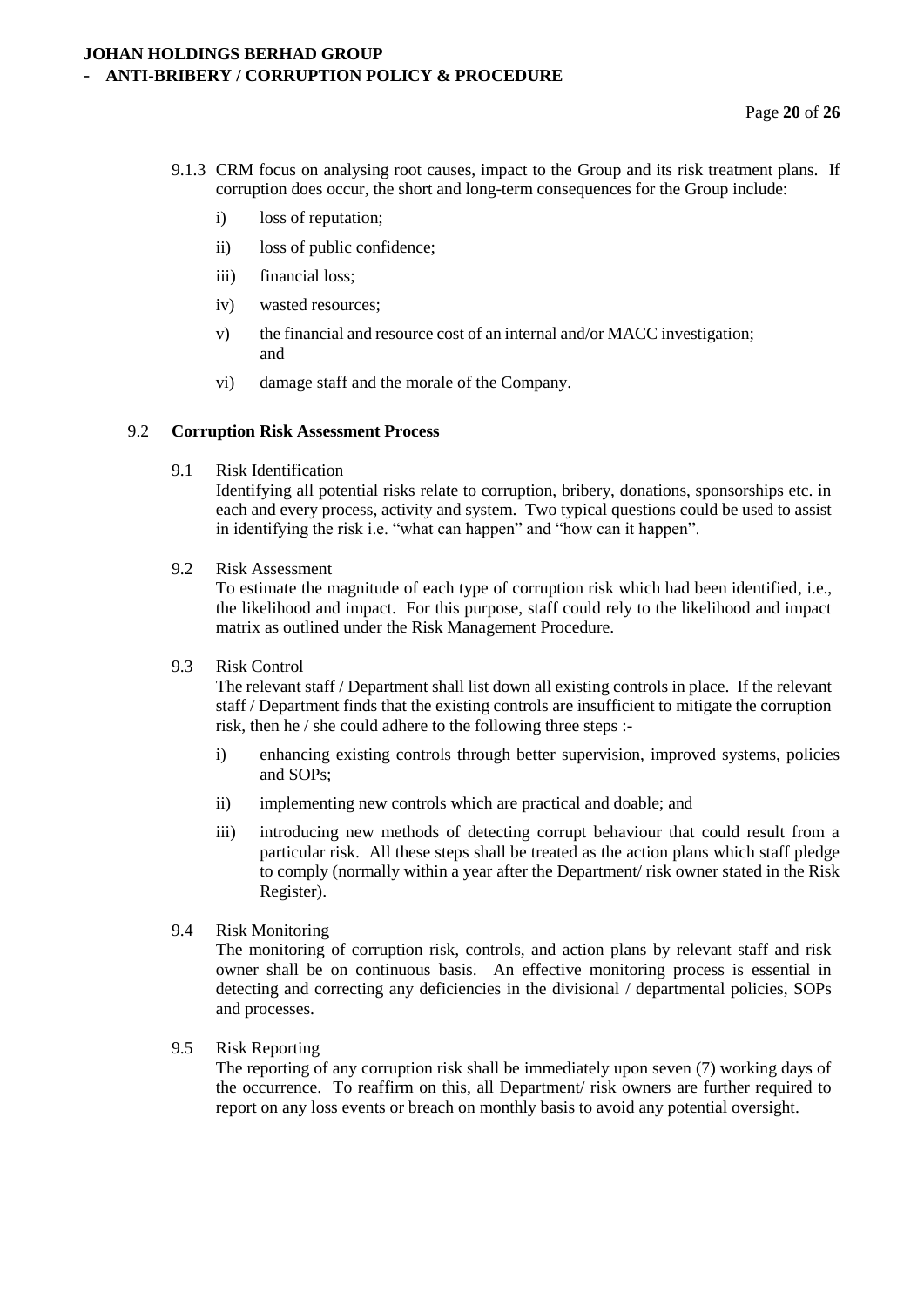#### **10.0 REPORTING**

#### 10.1 **Overview**

- 10.1.1Employees have to maintain written records evidencing that due diligence has taken place and that any risks identified have been carefully considered and mitigated as practicably as possible.
- 10.1.2Records should be retained for a significant period of time in order to comply with the local law as well as Group's policy/ procedures.

#### 10.2 **General Retention Policy**

Employees must retain for at least seven (7) years, all records, operational work documents, other documents, and transactions to enable Johan Group to comply with any requests from the relevant authorities.

#### 10.3 **Specific Retention Policy**

Records on customer's identification, business correspondence, and security documents are kept by the division / department for up to seven (7) years after the relationship is terminated/exited/completed.

#### **11.0 RECRUITMENT**

#### 11.1 **Corruption & Bribery Screening**

- 11.1.1 The recruitment of employees should be based on approved selection criteria to ensure that only the most qualified and suitable individuals are employed. This is crucial to ensure that no element of corruption is involved in the hiring of employees.
- 11.1.2 In line with this, proper background checks should be conducted in order to ensure that the potential employee has not been convicted in any bribery or corruption cases. More detailed background checks should be taken when hiring employees that would be responsible in management positions, as they would be tasked with decision-making obligations.
- 11.1.3 The Human Resources Department reserves the right to request information regarding an employee's assets in the event that the person is implicated in any bribery and corruptionrelated accusation or incident.

#### **12.0 ATTACHMENT**

- 12.1 Gift Log Book for receiving Gift
- 12.2 Gift / Entertainment / Hospitality Declaration Form
- 12.3 Declaration Form for Third Party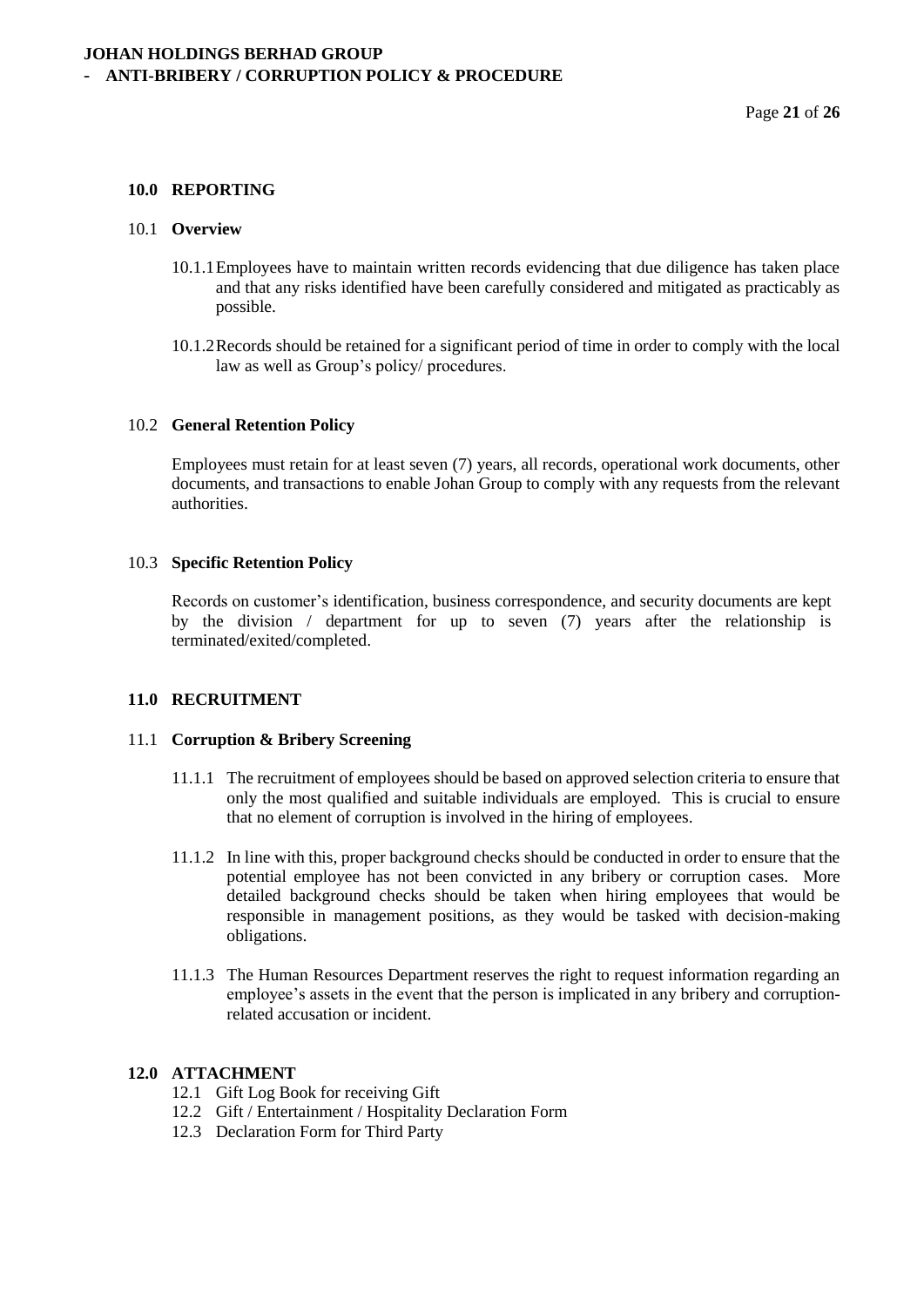# **JOHAN HOLDINGS BERHAD GROUP**

**- ANTI-BRIBERY / CORRUPTION POLICY & PROCEDURE**

Page **22** of **26**

# **ATTACHMENT 1 – TEMPLATE FOR GIFT LOGBOOK**

| <b>Received Date</b> | <b>Received from</b> | <b>Description of</b> | Quantity | Addressee         | <b>Recorded by</b> | <b>Gift disbursed</b> | Recipient        |
|----------------------|----------------------|-----------------------|----------|-------------------|--------------------|-----------------------|------------------|
|                      |                      | Gift                  |          |                   |                    | to                    | <b>Signature</b> |
| 1.                   |                      |                       |          |                   |                    |                       |                  |
| 2.                   |                      |                       |          |                   |                    |                       |                  |
| 3.                   |                      |                       |          |                   |                    |                       |                  |
| 4.                   |                      |                       |          |                   |                    |                       |                  |
| 5.                   |                      |                       |          |                   |                    |                       |                  |
| 6.                   |                      |                       |          |                   |                    |                       |                  |
| 7.                   |                      |                       |          |                   |                    |                       |                  |
| 8.                   |                      |                       |          |                   |                    |                       |                  |
| 9.                   |                      |                       |          |                   |                    |                       |                  |
| 10.                  |                      |                       |          |                   |                    |                       |                  |
| 11.                  |                      |                       |          |                   |                    |                       |                  |
| 12.                  |                      |                       |          |                   |                    |                       |                  |
| 13.                  |                      |                       |          |                   |                    |                       |                  |
| 14.                  |                      |                       |          |                   |                    |                       |                  |
| 15.                  |                      |                       |          |                   |                    |                       |                  |
|                      |                      |                       |          | <b>Review by:</b> |                    | Date:                 |                  |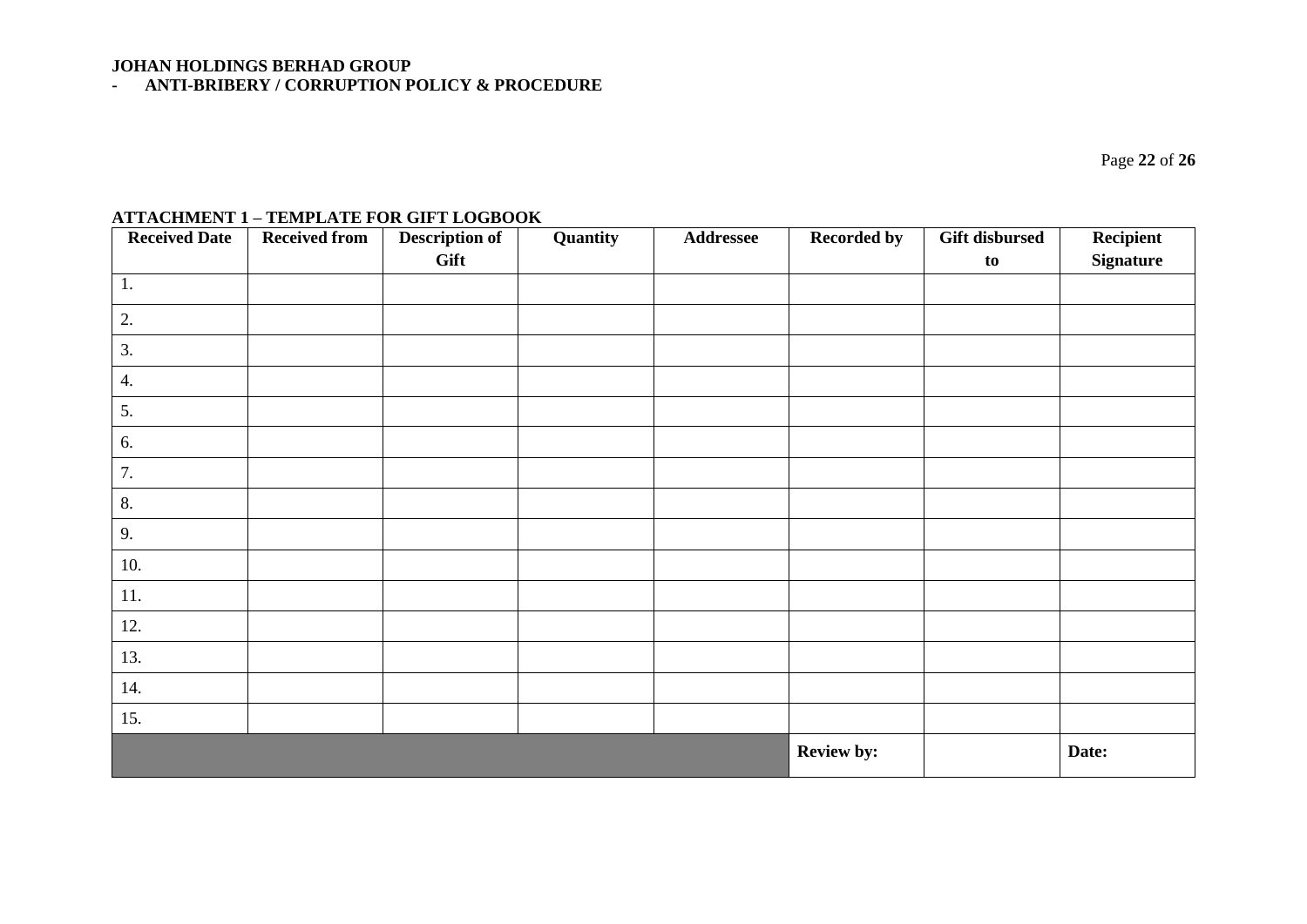# Page **23** of **26**

#### **ATTACHMENT 2 - ENTERTAINMENT & HOSPITALITY DECLARATION FORM**

#### **DECLARATION OF ENTERTAINMENT AND HOSPITALITY**

| Form Serial No.                                                                              |                                                                                      |              |                                      |  |
|----------------------------------------------------------------------------------------------|--------------------------------------------------------------------------------------|--------------|--------------------------------------|--|
| Employee Name:                                                                               |                                                                                      |              |                                      |  |
| Employee ID:                                                                                 |                                                                                      | Date:        |                                      |  |
| Department:                                                                                  |                                                                                      | Division:    |                                      |  |
| Date received:                                                                               |                                                                                      | Provided by: | (Enter the third party name & title) |  |
| Relationship:                                                                                | Please provide details of any relationship (including potential future relationship) |              |                                      |  |
| Name of the individual / team / department that received the<br>entertainment / hospitality: |                                                                                      | Name:        |                                      |  |
|                                                                                              |                                                                                      | Dept.:       |                                      |  |
| Brief description of<br>entertainment or hospitality:                                        | (Please enter a brief description of the entertainment or hospitality received)      |              |                                      |  |
| Estimated value:                                                                             |                                                                                      |              |                                      |  |

Reviewed by GM-HR&A

------------------------------------------

Date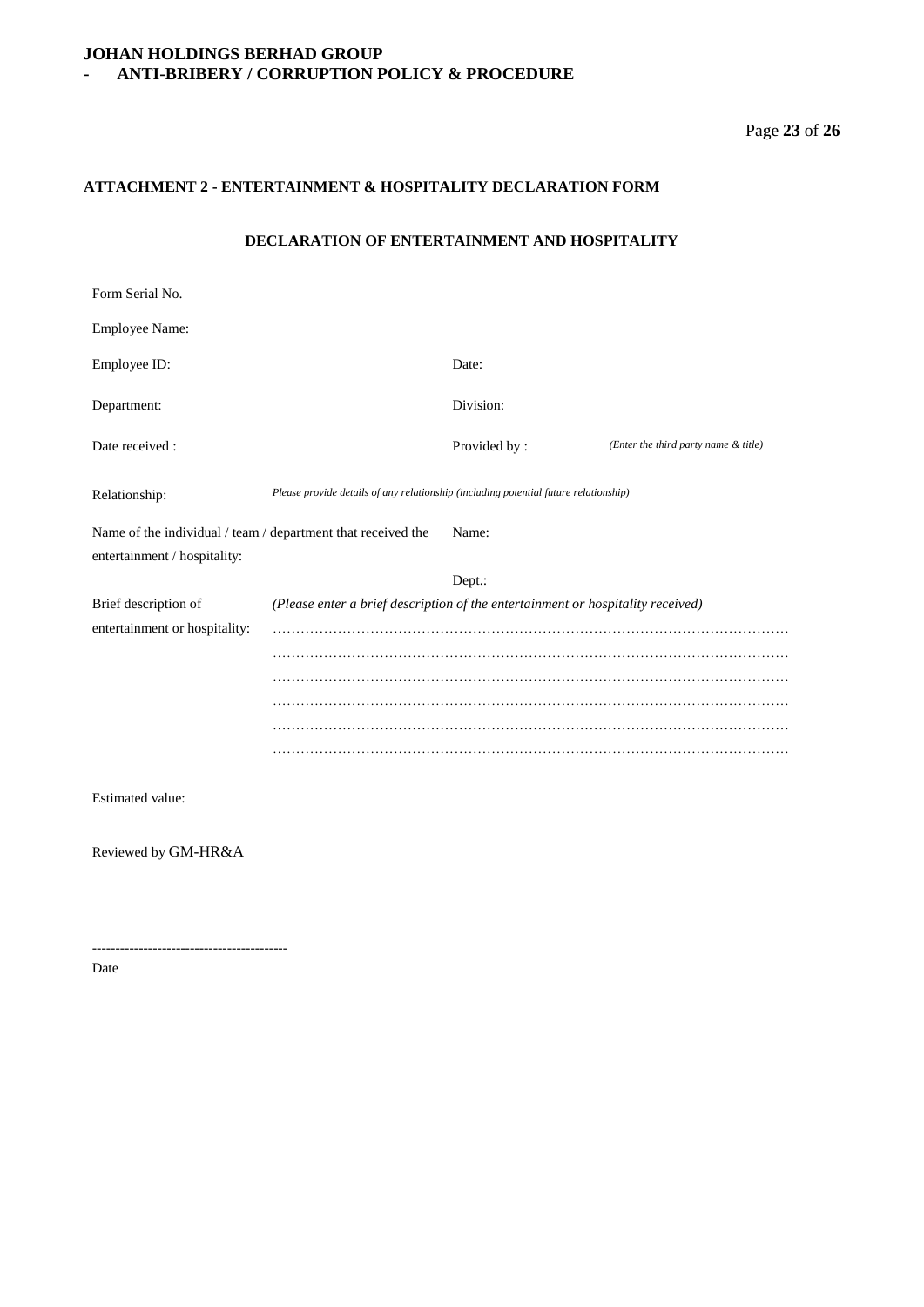Page **24** of **26**

#### **ATTACHMENT 3 – ANTI-BRIBERY / CORRUPTION DECLARATION**

# **ANTI-CORRUPTION DECLARATION**

| Our company,                    | ( <i>Company Name</i> ) bearing the company |  |                                |
|---------------------------------|---------------------------------------------|--|--------------------------------|
| registration number of          |                                             |  | (which includes our Directors, |
| officers and employees) hereby: |                                             |  |                                |

#### **1. PLEDGE, COMMIT AND UNDERTAKE THAT:**

- A. We have read and understood, and will comply with:
	- (i) the Anti-Bribery and Anti-Corruption Policy ("**ABC Policy**") of Johan Group. The ABC Policy outlines Johan Group's zero-tolerance stance against corruption and we shall always fully adhere to the ABC Policy during the performance of our duties for or on behalf of Johan Group:
	- (ii) all applicable laws and regulations relating to anti-bribery, anti-corruption and fraud ("**Applicable Laws**"); and
	- (iii) the following anti-corruption principles promoted by the Malaysian Anti-Corruption Commission ("**MACC**"):
		- (a) committing to promoting values of integrity, transparency and good governance;
		- (b) strengthening internal systems that support corruption prevention;
		- (c) comply with rules and regulations relating to fighting corruption;
		- (d) fighting any form of corrupt practice; and
		- (e) supporting corruption prevention initiatives by the Malaysian Government, MACC and other authorities within the country jurisdictions we operate,

to the best of our knowledge (collectively referred to as the "**Provisions**").

- B. We shall not, through any of our representatives, agents or any persons associated to us or Johan Group, commit any corruption offence or breach any of the Applicable Laws and/or the Provisions. We shall not encourage any corruption elements within our business practices, activities, operations and transactions.
- C. We have not been convicted nor are we the subject of any investigation, inquiry or enforcement proceedings by the relevant authorities of any actual or suspected breach of the Applicable Laws and/or the Provisions and will report any actual or suspected breach of the Applicable Laws and/or the Provisions as soon as reasonably practicable and to the extent permitted by law, to Johan Group.
- D. We have not been and are not listed by any government agency as being debarred, suspended, proposed for suspension or debarment, or otherwise ineligible for participation in government procurement programme or other government contract.
- E. We shall take all measures and implement appropriate measures to ensure compliance with the Applicable Laws and the Provisions.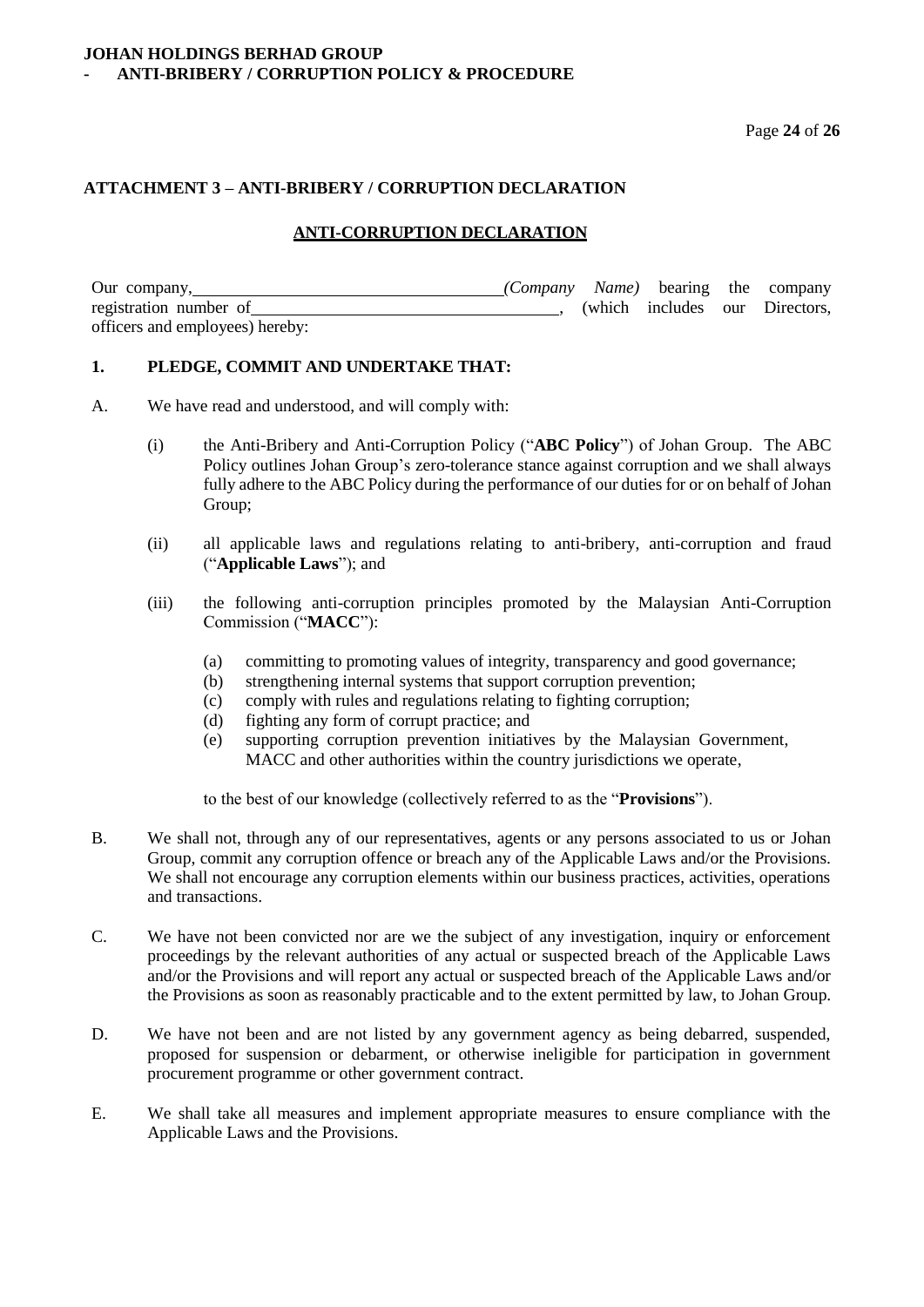#### **2. AGREE THAT:**

In the event that we are in breach of any of the above sections or the Applicable Laws and/or the Provisions, Johan Group may immediately revoke the contract awarded or terminate the contract in relation to our business transactions without any liability whatsoever on the part of Johan Group. This is without prejudice to any other rights or remedies that Johan Group may have or any other appropriate action which Johan Group may take under the terms of the applicable tender or contract or applicable laws and regulations.

- A. In the event that we are in breach of any of the above sections, the Applicable Laws or the Provisions, we shall indemnify J o h a n G r o u p against all forms of damages and/or liabilities, whether criminal or civil, if any legal action was brought against Johan Group in relation to the breach.
- B. Should any person attempt to solicit any bribe or advantage (whether financial or otherwise) from us or any other person connected to us either as an inducement or incentive for us to be selected for a proposed business transaction with Johan Group, or as a reward, gift, or bonus or where we have reasonable grounds to suspect any breach of the obligations in this Anti- Corruption Declaration, the ABC Policy or any Applicable Laws, we will report such act to J o h a n G r o u p as soon as reasonably practicable.
- C. The ABC Policy may be updated, amended or revised from time to time to ensure its adequacy in implementation and enforcements and we, upon receiving the updated, amended or revised ABC Policy, shall fully adhere to all terms thereto.
- D. We are fully informed on the Whistleblowing Policy and the channels which are available to us as an avenue to report any misconducts or incidents in relation to the commercial transaction(s) between Johan Group and us.

Dated the day of

For and on behalf of the Business Partner,

Yours sincerely

Name of Company Director : IC / Passport No. : Position / Designation : Company Stamp :